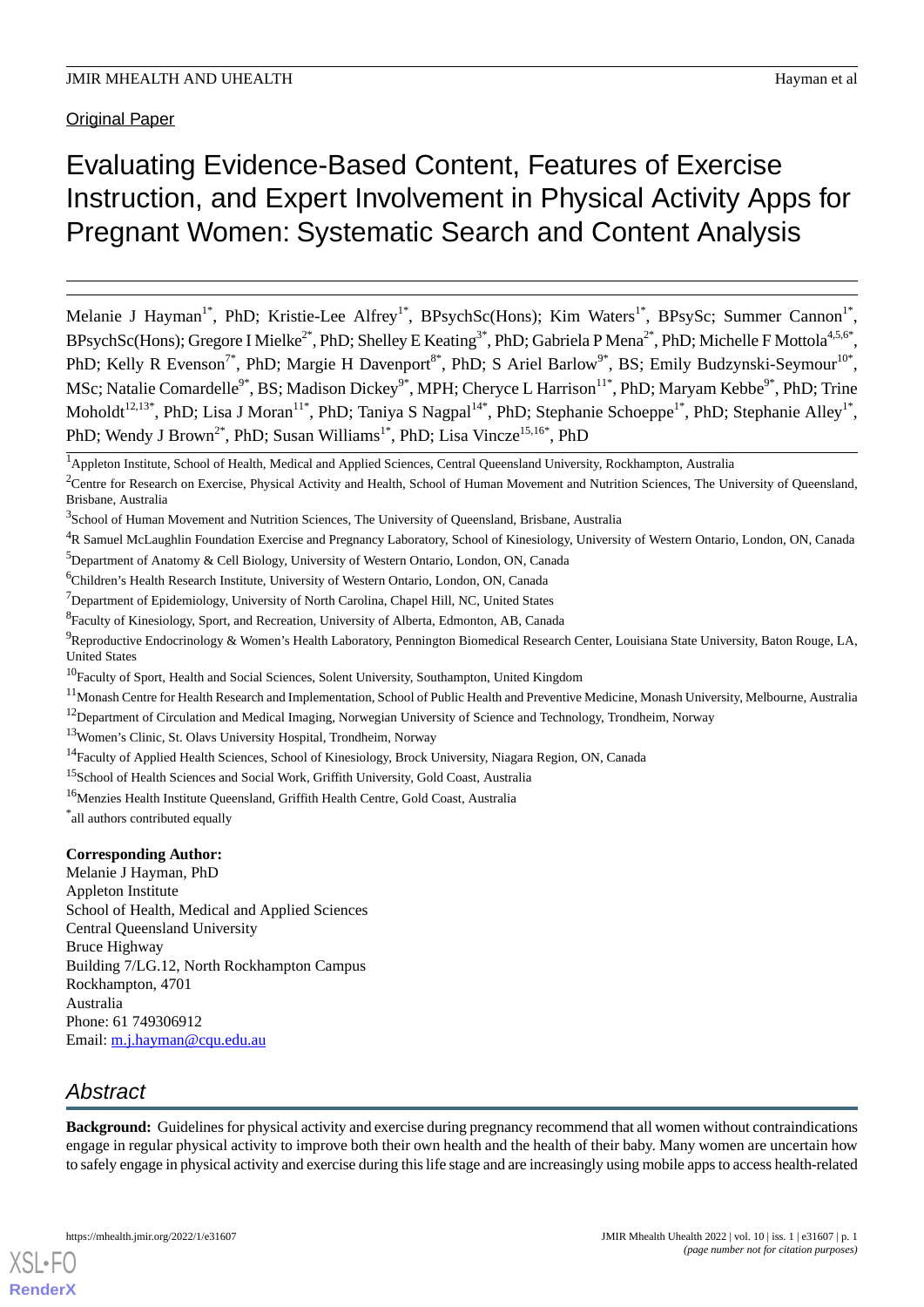information. However, the extent to which apps that provide physical activity and exercise advice align with current evidence-based pregnancy recommendations is unclear.

**Objective:** This study aims to conduct a systematic search and content analysis of apps that promote physical activity and exercise in pregnancy to examine the alignment of the content with current evidence-based recommendations; delivery, format, and features of physical activity and exercise instruction; and credentials of the app developers.

**Methods:** Systematic searches were conducted in the Australian App Store and Google Play Store in October 2020. Apps were identified using combinations of search terms relevant to pregnancy and exercise or physical activity and screened for inclusion (with a primary focus on physical activity and exercise during pregnancy, free to download or did not require immediate paid subscription, and an average user rating of ≥4 out of 5). Apps were then independently reviewed using an author-designed extraction tool.

**Results:** Overall, 27 apps were included in this review (Google Play Store: 16/27, 59%, and App Store: 11/27, 41%). Two-thirds of the apps provided some information relating to the frequency, intensity, time, and type principles of exercise; only 11% (3/27) provided this information in line with current evidence-based guidelines. Approximately one-third of the apps provided information about contraindications to exercise during pregnancy and referenced the supporting evidence. None of the apps actively engaged in screening for potential contraindications. Only 15% (4/27) of the apps collected information about the user's current exercise behaviors, 11% (3/27) allowed users to personalize features relating to their exercise preferences, and a little more than one-third provided information about developer credentials.

**Conclusions:** Few exercise apps designed for pregnancy aligned with current evidence-based physical activity guidelines. None of the apps screened users for contraindications to physical activity and exercise during pregnancy, and most lacked appropriate personalization features to account for an individual's characteristics. Few involved qualified experts during the development of the app. There is a need to improve the quality of apps that promote exercise in pregnancy to ensure that women are appropriately supported to engage in exercise and the potential risk of injury, complications, and adverse pregnancy outcomes for both mother and child is minimized. This could be done by providing expert guidance that aligns with current recommendations, introducing screening measures and features that enable personalization and tailoring to individual users, or by developing a recognized system for regulating apps.

*(JMIR Mhealth Uhealth 2022;10(1):e31607)* doi:  $10.2196/31607$ 

#### **KEYWORDS**

apps; exercise; mobile health; mHealth; mobile phone; physical activity; pregnancy; exercise prescription; evidence-based guidelines; app development; systematic review; mobile phone

# *Introduction*

#### **Background**

Physical activity during pregnancy promotes maternal, fetal, and neonatal health [\[1](#page-11-0)]. The health benefits of prenatal physical activity include reduced risk of excessive gestational weight gain, gestational diabetes, pre-eclampsia, delivery complications, preterm birth, newborn complications, and postpartum depression [\[1](#page-11-0)]. As such, guidelines for physical activity and exercise during pregnancy recommend that all pregnant women without contraindications (in which the benefits of physical activity and exercise may be outweighed by risks associated with a medical condition) should undertake regular physical activity comprising at least 150 minutes of moderate- to vigorous-intensity aerobic activity each week, along with the incorporation of regular muscle-strengthening exercises (including pelvic floor exercises) [\[1](#page-11-0)[-3](#page-11-1)]. Guidelines also identify safety considerations for physical activity and exercise in pregnancy, including absolute and relative contraindications to commencing (previously inactive women) or continuing (previously active women) activity, warning signs and symptoms to stop activity, and exercises to avoid  $[1,2]$  $[1,2]$  $[1,2]$  $[1,2]$ .

Despite these recommendations and increased interest in health behaviors during pregnancy [[4-](#page-11-3)[6\]](#page-11-4), few pregnant women achieve adequate physical activity and exercise [[7](#page-12-0)[-10](#page-12-1)]. A cohort study

involving 3482 Norwegian women reported that only 14.6% of the pregnant women followed current guidelines for physical activity during pregnancy at 17-21 weeks' gestation [[7\]](#page-12-0). One reason for such low adherence rates may be that women are uncertain how to engage safely in physical activity and exercise during this life stage  $[11-13]$  $[11-13]$  $[11-13]$  $[11-13]$ . Furthermore, women may receive limited or inaccurate advice on physical activity and exercise participation from health care providers [[14-](#page-12-4)[16\]](#page-12-5), prompting them to seek out their own additional information or resources, often from internet communication technologies such as the internet and mobile apps.

The rapid global rise of internet communication technology provides many pregnant women with access to health information, including physical activity and exercise advice, outside of the traditional relationship with a health care provider [[17-](#page-12-6)[19\]](#page-12-7). For instance, in a cross-sectional survey of 293 pregnant US women, a little less than half (44%) had sought information on physical activity through the internet [[20\]](#page-12-8). Similarly, the ubiquity of smartphone ownership in both high- and middle-income countries now allows most pregnant women to use mobile apps as a source of health information [\[18](#page-12-9)]. For example, a cross-sectional survey of 410 pregnant Australian women reported that almost three-quarters (73%) used at least one pregnancy app [[21\]](#page-12-10). Although many women seek pregnancy-related information through web-based sources, few discuss this information with their health care providers [[18,](#page-12-9)[22](#page-12-11)].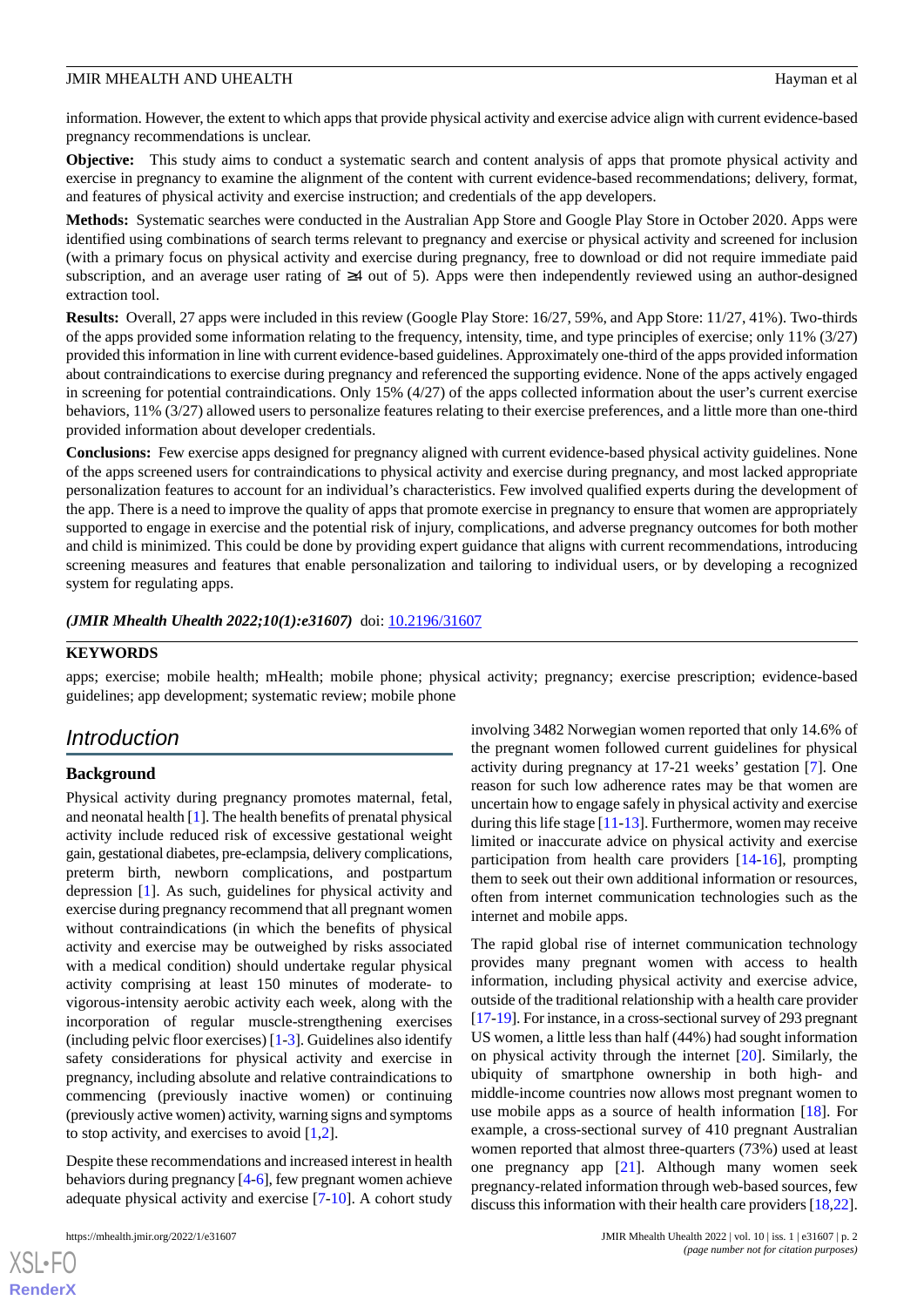Interestingly, there are more apps available for pregnancy than for any other medical topic [[23\]](#page-12-12). This is of concern because health-related apps have previously been identified for their potentially inaccurate content and poor quality [\[22](#page-12-11),[24,](#page-12-13)[25](#page-12-14)]. A review of the quality of popular physical activity apps for the general population found that only 18% of the 65 included apps were based on consultation with an expert (eg, medical professional, fitness expert, or behavior change specialist) or on a peer-reviewed study [\[26](#page-12-15)].

Furthermore, despite it being well established that behavior change techniques (BCTs) are fundamental to supporting lifestyle change [\[27](#page-12-16)], a recent review found that apps designed to promote physical activity and exercise during pregnancy scarcely incorporated BCTs that have demonstrated efficacy for physical activity behavior change (eg, prompt review of behavioral goals) during pregnancy on their platform [\[27](#page-12-16),[28\]](#page-13-0). Another review of the quality and perceived impact of apps designed to address physical activity and exercise during and after pregnancy, which used the Mobile Application Rating Scale, reported that none of the 54 included apps specified goal setting, despite research showing goal setting to be one of the most effective BCTs among pregnant and postpartum women [[29\]](#page-13-1).

Although mobile apps are ideally placed to provide easily accessible information for pregnant women to support physical activity and exercise participation, there is also concern over the apps' safety and lack of regulation of content [[18\]](#page-12-9). Furthermore, it is unclear whether commercial apps on physical activity and exercise during pregnancy align with current evidence-based recommendations [\[18](#page-12-9),[22](#page-12-11)[,23](#page-12-12)].

#### **Objective**

Therefore, the aims of this study are to examine (1) alignment of the content with evidence-based recommendations for physical activity and exercise in pregnancy (ie, screening practices; physical activity and exercise prescription, including exercise frequency, intensity, time, and type (FITT principle); exercise considerations; and warning signs and symptoms to stop activity during pregnancy); (2) delivery, format, and features of physical activity and exercise instruction; and (3) credentials of the app developers.

# *Methods*

#### **Methodological Approach**

The methodological approach used in this study was informed by previous app reviews [\[28](#page-13-0),[30,](#page-13-2)[31](#page-13-3)] that explored app quality, features, and BCTs among apps designed to (1) improve diet, physical activity, and sedentary behavior in children and adolescents [\[31](#page-13-3)]; (2) provide nutritional advice to pregnant women [\[30](#page-13-2)]; and (3) promote prenatal physical activity and exercise [[28\]](#page-13-0).

#### **Search Strategy**

Systematic searches were conducted in the Australian App Store and Google Play Store in October 2020. Apps were identified using combinations of search terms relevant to pregnancy and exercise or physical activity (see [Multimedia Appendix 1](#page-11-5) for detailed search term combinations and strategy). Each search term combination was entered individually in the App Store and Google Play Store databases without any specified search categories, and search results were automatically ordered by the respective app store's *relevance* algorithm. That is, ordered by text relevance (ie, search term relevance to app title, keywords, and primary category) and user behaviors (ie, number of downloads and user ratings).

#### **Inclusion Criteria and Selection Process**

The apps underwent an initial screening and were included if the title and brief description of the app suggested a focus on physical activity or exercise during pregnancy, was available in English, not used as a studio-booking tool, and did not require any external devices (eg, Kegel device, activity monitor, or physical books). App characteristics, including app name, developer, version, store (App Store or Google Play Store), category, year of last update, cost, and average user rating were then extracted from the remaining apps ([Table 1](#page-3-0)). The apps then underwent a secondary screening for inclusion by 2 independent reviewers (KA and SC), as per best practice for systematic reviews [\[32](#page-13-4)], and were deemed eligible for inclusion in this review if (1) they had been published or updated since 2018 (to ensure currency), (2) they were free to download and did not require an immediate paid subscription, and (3) they had an average user rating of ≥4 out of 5 because apps with higher standardized user ratings are more frequently downloaded [[33\]](#page-13-5). Any disagreements in the screening process were resolved by consensus.

Each of the eligible apps was then independently reviewed by 2 of the 22 reviewers (ie, the authors, who are recognized as having expertise in physical activity and exercise and pregnancy as well as app reviews, including researchers, health professionals, and clinicians such as exercise physiologists). This review involved downloading the app, user testing, and assessing app features and quality criteria. If an app offered a free trial of a premium version, the reviewers were asked to assess the content delivered in the free trial. If no free trial was offered or if the app did not have a premium version, the standard (free) content was assessed. Freemium content (ie, extra content at a cost) was not assessed, and apps requiring immediate paid subscription (ie, no free trial) were excluded. The reviewers were provided with fictitious profiles to be used when personal information was required as well as instructions to gain familiarity with the app before data extraction ([Multimedia Appendix 2](#page-11-6)). In cases of disagreement between the 2 reviewers, a third reviewer was assigned to provide an additional review, specifically focusing on the item of disagreement, to arrive at a majority decision.

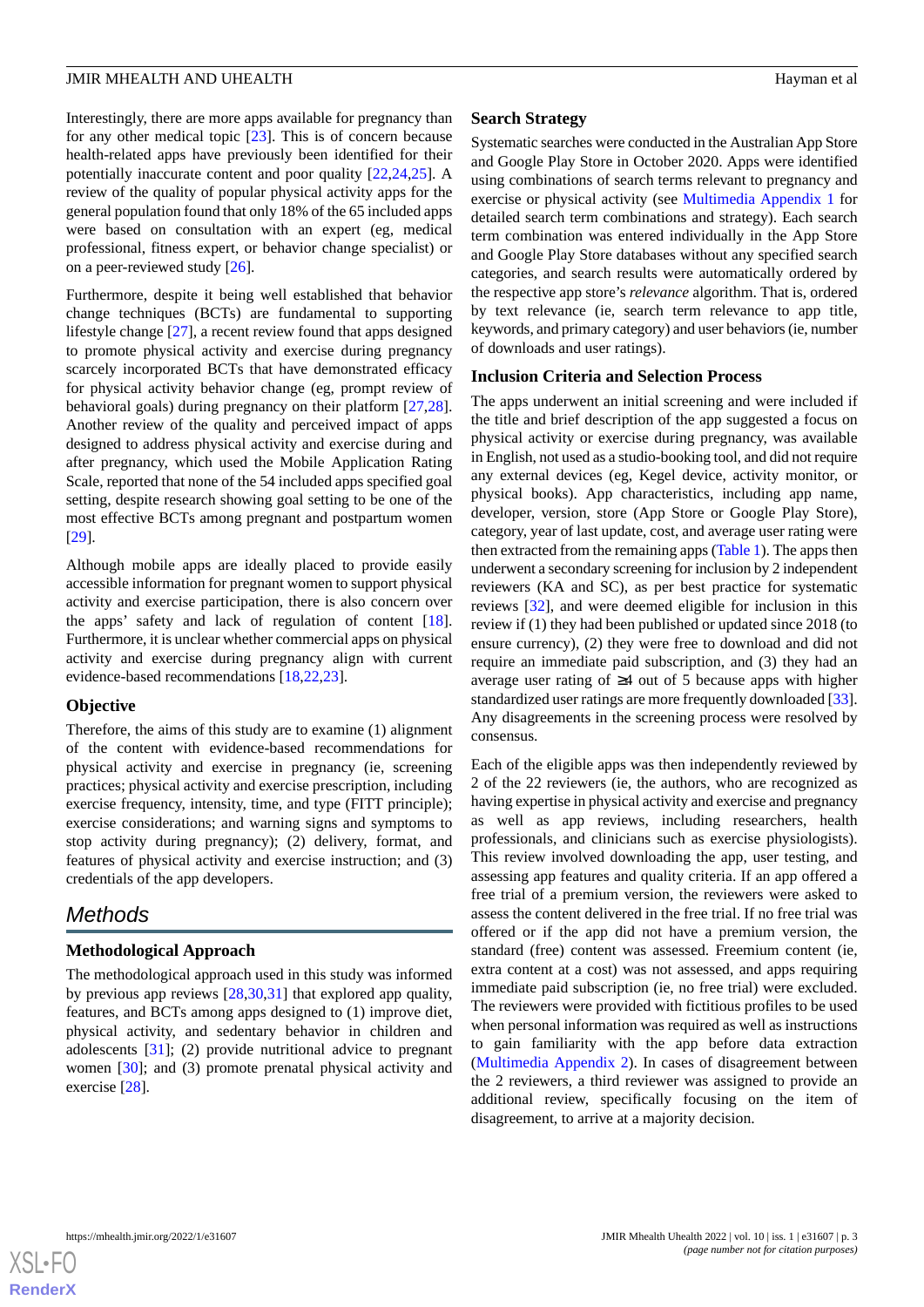<span id="page-3-0"></span>

| <b>Table 1.</b> Characteristics of the apps included in this review $(N=27)$ . |  |
|--------------------------------------------------------------------------------|--|
|--------------------------------------------------------------------------------|--|

| Store and app ID         | App name                                               | Developer               | Costing <sup>a</sup> | Version        | Update | Rating, mean | Ratings, n   |
|--------------------------|--------------------------------------------------------|-------------------------|----------------------|----------------|--------|--------------|--------------|
| <b>App Store</b>         |                                                        |                         |                      |                |        |              |              |
| 1                        | Baby2Body: Pregnancy Wellness                          | Baby2Body Limited       | Subscription 3.5.7   |                | 2020   | 4.6          | 534          |
| 2                        | Emily Skye FIT: Workout App                            | Loup Pty Ltd            | Subscription         | 1.18.0         | 2020   | 4.1          | 63           |
| 3                        | Juna: Pregnancy Workouts                               | Juna Media LLC          | Freemium             | 1.9.5          | 2020   | 4.2          | 5            |
| 4                        | Moms Into Fitness                                      | Moms Into Fitness, Inc. | Subscription         | 5.801.1        | 2020   | 5            | $\mathbf{1}$ |
| 5                        | Pregnancy $+$                                          | Health & Parenting Ltd  | Freemium             | 5.11           | 2020   | 4.8          | 7400         |
| 6                        | Prenatal Yoga   Down Dog                               | Yoga Buddhi Co          | Subscription         | 5.2.2          | 2020   | 4.9          | 1100         |
| 7                        | Tips for Pregnant: Hello Belly                         | HelloBaby, Inc.         | Freemium             | 2.0.9          | 2020   | 4.1          | 212          |
| 8                        | Tone It Up: Workout & Fitness                          | Tone It Up, LLC         | Subscription         | 2.4.6          | 2020   | 4.7          | 127          |
| 9                        | U Pilates: Workouts & Exercise                         | <b>U</b> Pilates Ltd    | Freemium             | 3.19.2         | 2020   | 5            | $\mathbf{1}$ |
| 10                       | Yoggy: pregnancy yoga workouts                         | Millefeuille Agency     | Freemium             | 2.7            | 2020   | 4.6          | 29           |
| 11                       | YogiBirth: Pregnancy Yoga App                          | YogiBirth Pty Ltd       | Freemium             | 1.1.3          | 2020   | 4.9          | 196          |
| <b>Google Play Store</b> |                                                        |                         |                      |                |        |              |              |
| 12                       | 9MonthsGuide                                           | 9MonthsGuide Team       | Free                 | 4              | 2019   | 4.4          | 511          |
| 13                       | Happy Pregnancy App                                    | Dr Sachin Gothi (ObGyn) | Free                 | 7              | 2019   | 4.7          | 211          |
| 14                       | Healthy pregnancy tips                                 | My Apps Studio          | Free                 | 1              | 2019   | 5            | 180          |
| 15                       | I'm Pregnant: Pregnancy Week By<br>Week                | BabyJoyApp              | Freemium             | 4              | 2018   | 4.7          | 36,000       |
| 16                       | Jillian Michaels: The Fitness App                      | <b>EM Digital LLC</b>   | Subscription         | 3.9.9          | 2020   | 4.5          | 4000         |
| 17                       | Kegel Exercises for Men & Wom-<br>en: A How-to Guide   | MasterpieceApps         | Free                 | 3.1            | 2020   | 4.2          | 22           |
| 18                       | Move Your Bump                                         | Move Your Bump          | Freemium             | 5.900.1        | 2020   | 4.7          | 14           |
| 19                       | My pregnancy calendar app: baby<br>countdown timer     | BabyInside              | Freemium             | 2.0.9          | 2020   | 4.6          | 1000         |
| 20                       | My Pregnancy Journey                                   | My Pregnancy Journey    | Freemium             | 1.0.9          | 2019   | 4.3          | 20           |
| 21                       | pregnancy calendar                                     | ruthie apps             | Free                 | 4.11.7.0       | 2018   | 4.2          | 37           |
| 22                       | Pregnancy Companion: Week by<br>Week Tracking          | <b>Healthcare Apps</b>  | Free                 | 1.8            | 2020   | 4.3          | 253          |
| 23                       | Pregnancy Exercise and Workout Pregnur Apps<br>at Home |                         | Free                 | 2.0.9          | 2020   | 4.6          | 3000         |
| 24                       | Pregnancy Exercises                                    | B6Squad Dev.            | Free                 | $\sqrt{6}$     | 2020   | 4.1          | 123          |
| 25                       | Pregnancy Guide                                        | <b>ARVIRA DEV</b>       | Freemium             | 1.12           | 2019   | 4.6          | 7000         |
| 26                       | Pregnancy Guide App                                    | EllStudiosApp           | Free                 | $\mathfrak{Z}$ | 2020   | 4.4          | 164          |
| 27                       | Pregnant. Pregnancy by week.<br>Pregnancy calendar     | rusakov77               | Free                 | 3.84           | 2019   | 4.4          | 190          |

<sup>a</sup>Subscription: free presubscription trial; freemium: offers premium content through in-app purchases; free: all content freely accessible.

#### **Data Extraction**

A tool was specifically created for data extraction purposes based on 2 of the most recently released evidence-based recommendations for physical activity and exercise during pregnancy [\[1](#page-11-0),[2](#page-11-2)]. Before the full data extraction process, 6 reviewers piloted the data extraction tool with 5 apps. Interrater consistency and feedback were considered during refinement of the extraction tool (see [Multimedia Appendix 2](#page-11-6) for final extraction tool detail).

 $XS$  • FC **[RenderX](http://www.renderx.com/)**

All 22 reviewers used the final extraction tool to assess whether the app asked the user for any personal information about themselves (eg, age, height, and weight) or about their current pregnancy (eg, due date, current trimester, and singleton or multiple pregnancy). They also assessed the alignment of app content with evidenced-based recommendations, including disclaimers and terms and conditions; contraindication screening and information; exercise behavior, intention, and preferences; physical activity and exercise content (FITT principle of exercise); contraindications to physical activity and exercise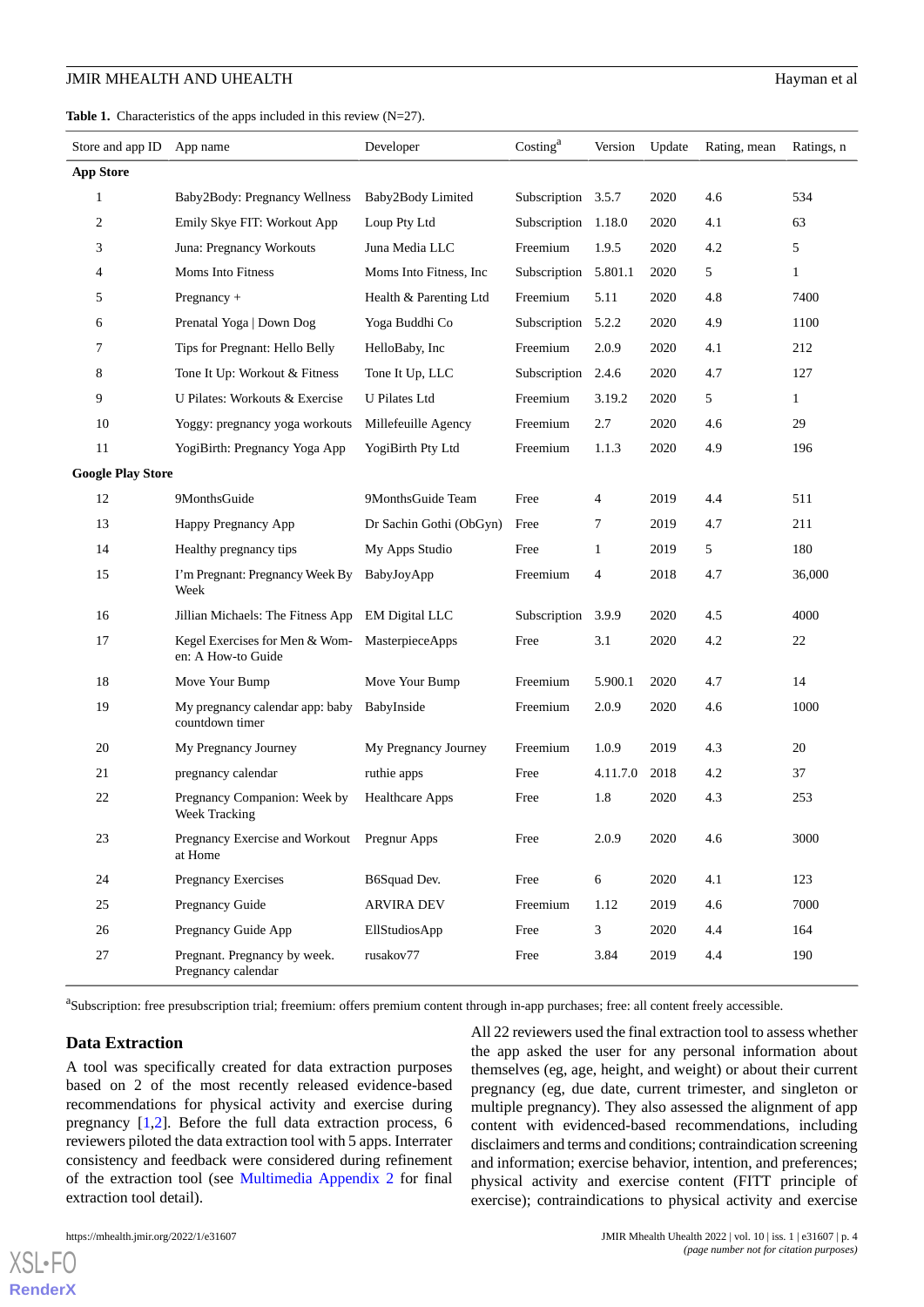during pregnancy; safe pregnancy exercises or warning signs and symptoms to stop physical activity and exercise [[1](#page-11-0)[,2](#page-11-2)]; how the information was delivered (through still image, video, audio, text, etc); opportunities for users to modify exercises; and whether the app provided validation or references for its content. In addition to dichotomous responses (yes or no) and multiple-choice selections, the reviewers were provided with open-response textboxes to elaborate on their review or add further information. Any disagreements among the reviewers were resolved in consultation with a third reviewer.

#### **Statistical Analyses**

Descriptive statistics on the collated responses were derived (mean, SD, and frequency) using RStudio. Open-ended responses were summarized into *Other* categories for each representative item of interest.

<span id="page-4-0"></span>**Figure 1.** Flowchart of the app selection process.

# *Results*

#### **App Selection**

A flowchart of the app selection process is presented in [Figure](#page-4-0) [1.](#page-4-0) App Store and Google Play Store searches resulted in a total of 5716 apps for screening. The initial screening involved excluding 95.71% (5471/5716) of the apps that did not focus on physical activity or exercise in their title and description, were not available in English, required a studio-booking system, or required external devices. Of the remaining 245 apps, a second screening further excluded 212 (86.5%) apps based on the inclusion criteria and 6 (2.5%) apps that were between-store duplicates, leaving a total of 27 (11%) apps targeting exercise during pregnancy for inclusion in the final sample for data extraction and content analysis.



#### **App Characteristics**

Of the 27 reviewed apps, 16 (59%) were accessed through Google Play Store and 11 (41%) through the App Store ([Table](#page-3-0) [1\)](#page-3-0). All apps were free to download; of the 27 apps, 10 (37%) offered all content for free, 6 (22%) offered a free trial of the premium subscription, and 11 (41%) offered restricted content in the absence of a paid premium version or paid subscription. The average star rating in the app stores at the time of downloading the apps was 4.54 of 5 (SD 0.29; range 4.1-5;

number of users rating each app (range 1-36,000 user ratings; mean 2310.85, SD 7026.49; skew 4.09; median 190, IQR 734). All the included apps primarily prescribed structured exercise (ie, intentional and predetermined activity sessions), rather than lifestyle physical activity (ie, recreational activity incorporated into daily living, eg, gardening). Almost half of the apps were considered general pregnancy apps that provided a range of pregnancy information, including exercise-specific content; 33% (9/27) were considered pregnancy-specific exercise apps;

skew 0.009; median 4.6, IQR 0.5), with a wide range of the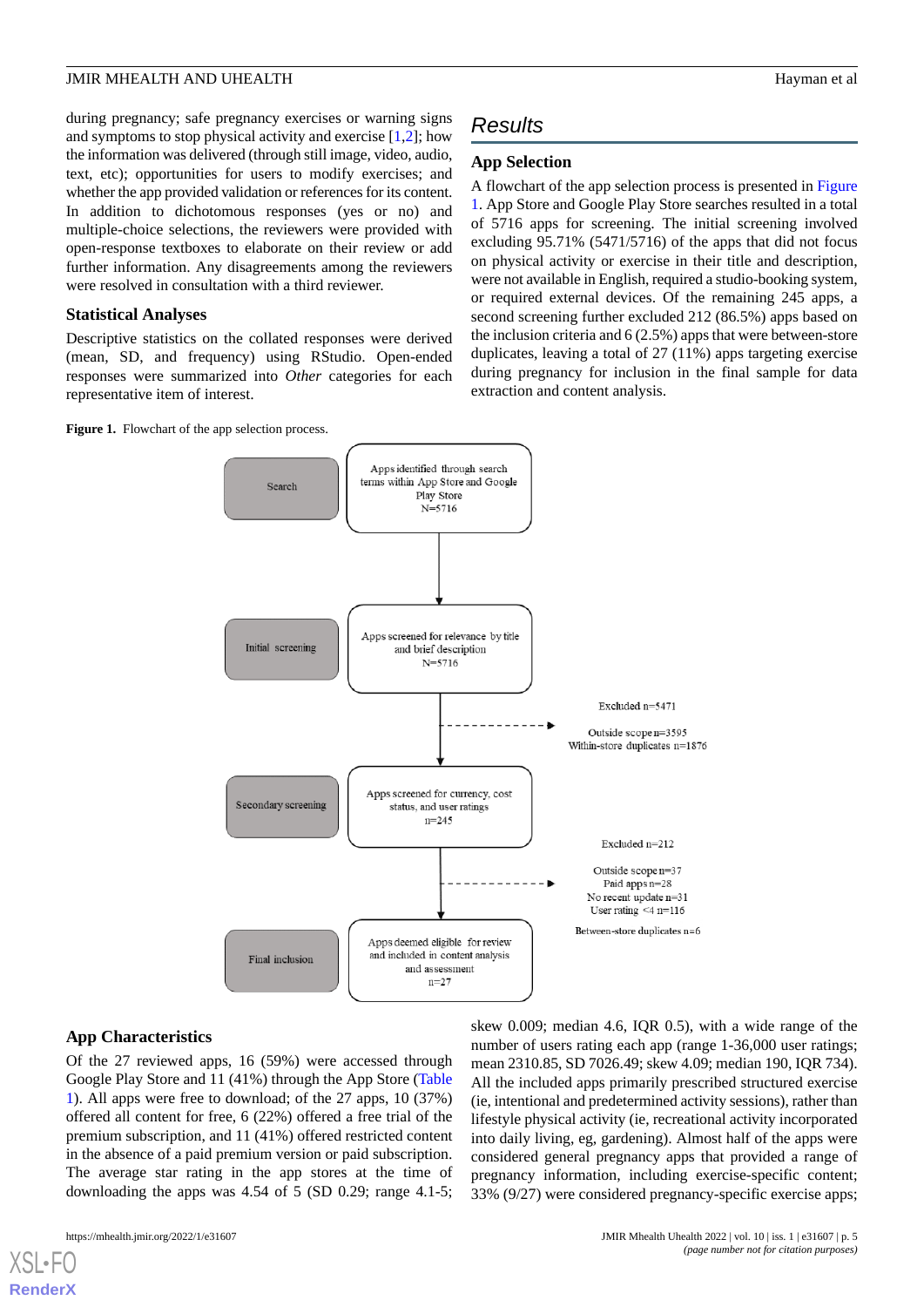and 19% (5/27) were considered general exercise apps that offered a section specifically for pregnancy exercise content. Of the 27 apps, 18 (67%) presented users with several types of exercises (eg, a variety of aerobic, strength, pelvic floor, and flexibility exercises), whereas the remaining 9 (33%) offered users only 1 specific type of exercise (eg, only yoga or only weightlifting). Characteristics of the 27 apps included in this review are presented in [Table 1](#page-3-0).

#### **Alignment of Content With Guidelines for Physical Activity and Exercise in Pregnancy**

#### *Disclaimers and Terms and Conditions*

Of the 27 apps, 19 (70%) presented users with a disclaimer or terms and conditions absolving the app developers of liability (ie, user participation is at their own risk and the app is not responsible for any adverse outcomes that may occur when using the app or as a result of using the app). Users were required to actively agree to the terms and conditions in 37% (10/27) of the apps, whereas 19% (5/27) required users to agree to a disclaimer and 11% (3/27) asked users to actively agree to both terms and conditions as well as a disclaimer. Within the apps' disclaimer or terms and conditions, 67% (18/27) of the apps recommended that women seek medical clearance before commencing exercise during pregnancy [\(Multimedia Appendix](#page-11-7) [3\)](#page-11-7). However, only 4% (1/27) specifically asked users to confirm

<span id="page-5-0"></span>**Table 2.** Information about contraindications provided in the apps (N=27).

whether they had obtained approval or clearance from their professional health care provider to engage in exercise while pregnant.

### *Screening for Contraindications to Exercise During Pregnancy*

None of the apps specifically asked the user whether they had any absolute (eg, ruptured membranes, pre-eclampsia, or preterm labor) or relative (eg, symptomatic anemia or history of spontaneous miscarriage) contraindications to exercise during pregnancy.

Information about contraindications to exercise during pregnancy was limited. Of the 27 apps, 17 (63%) made no reference to contraindications, whereas the remaining 10 (37%) noted ≥1 recognized contraindications. The most frequently noted contraindications were history of spontaneous miscarriage, premature labor, or fetal growth restrictions (8/27, 30%), placenta previa (7/27, 26%), and persistent second- or third-trimester bleeding (7/27, 26%; [Table 2](#page-5-0) and [Multimedia](#page-11-8) [Appendix 4](#page-11-8)). Contraindications and related information were accessible not only within app information tabs and sections or within the exercise instructions and demonstrations, but also in some disclaimers and terms and conditions. Other medical issues of concern, such as chronic toxicities and infectious diseases, were noted in 15% (4/27) of the apps.

| Contraindication                                                                 | Apps providing information, $n$ $(\%)$ |
|----------------------------------------------------------------------------------|----------------------------------------|
| History of spontaneous miscarriage, premature labor, or fetal growth restriction | 8(30)                                  |
| Placenta previa                                                                  | 7(26)                                  |
| Persistent second- or third-trimester bleeding                                   | 6(22)                                  |
| Serious cardiovascular, respiratory, or systemic disorder                        | 5(19)                                  |
| Incompetent cervix                                                               | 5(19)                                  |
| Ruptured membranes or premature labor                                            | 5(19)                                  |
| Pre-eclampsia                                                                    | 5(19)                                  |
| Mild to moderate cardiovascular or chronic respiratory disease                   | 4(15)                                  |
| Symptomatic anemia                                                               | 3(11)                                  |
| Evidence of intrauterine growth restriction                                      | 2(7)                                   |
| Multiple gestation (eg, triplets or higher number)                               | 2(7)                                   |
| Pregnancy-induced hypertension                                                   | 2(7)                                   |
| Poorly controlled type 1 diabetes, hypertension, or thyroid disease              | 1(4)                                   |
| Twin pregnancy after the 28th week                                               | 1(4)                                   |

# *Exercise Behaviors, Intentions, and Preferences*

Of the 27 reviewed apps, 4 (15%) asked the user questions about their current exercise behaviors and 4 (15%) asked the user questions about their current intentions for exercise ([Multimedia](#page-11-8) [Appendix 4](#page-11-8)). When closing the app and reopening it or logging back into the account, only 7% (2/27) of the apps asked the user whether they wanted to provide or update any personal information or exercise preferences (eg, weight, height, number of sessions per week, type of exercise session, and available equipment).

#### *FITT Principle of Exercise*

Of the 27 apps, only 5 (19%) recommended accumulating at least 150 minutes of exercise per week, whereas 6 (22%) specified the amount of exercise that should be accumulated per day. Of the 27 apps, 13 (48%) provided information on exercise frequency and 14 (52%) recommended exercise intensity, whereas only 4 (15%) provided information about the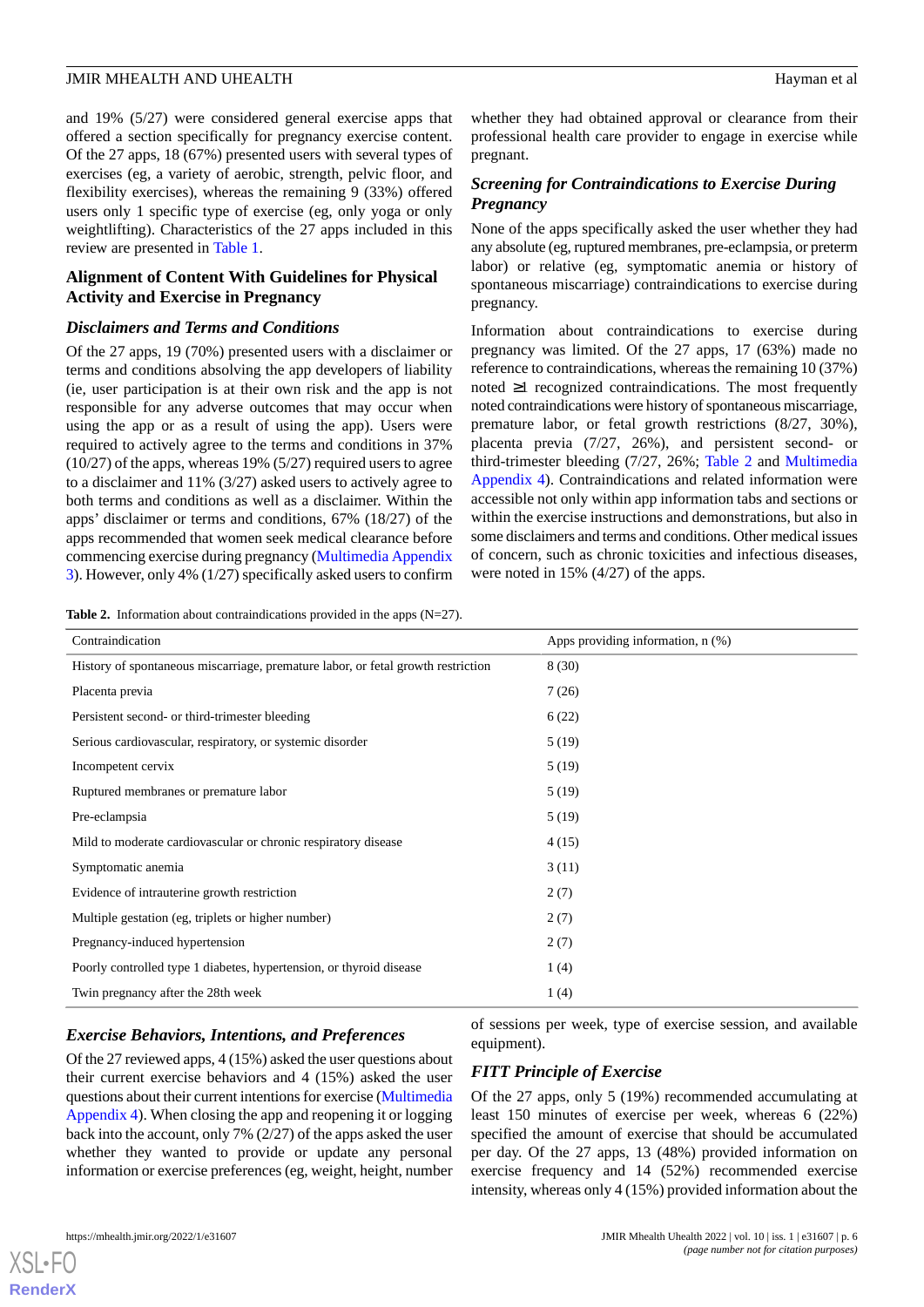duration of each exercise session. All apps recommended at least one type of exercise ([Table 3](#page-6-0) and [Multimedia Appendix](#page-11-9) [5\)](#page-11-9).

Of the 27 apps, 13 (48%) recommended exercise frequency; all of them noted that exercise should be performed on most, if not

all, days of the week in accordance with current evidence-based guidelines for physical activity and exercise during pregnancy. However, of these 13 apps, only 3 (23%) also suggested at least two sessions of resistance-based exercise per week.

<span id="page-6-0"></span>**Table 3.** Recommended frequency, intensity, time, and types of exercises during pregnancy in the reviewed apps (N=27).

|                                                      | Values, $n$ $(\%)$ |
|------------------------------------------------------|--------------------|
| <b>Frequency of exercise</b>                         |                    |
| Exercise on most, if not all, days of the week       | 13 (48)            |
| Two sessions of resistance-based exercise per week   | 3(11)              |
| <b>Intensity of exercise</b>                         |                    |
| Light intensity                                      | 10(37)             |
| Moderate intensity                                   | 10(37)             |
| Vigorous intensity                                   | 4(15)              |
| <b>Intensity measurement tool</b>                    |                    |
| Talk Test to judge intensity of exercise             | 5(19)              |
| Borg Rating of Perceived Exertion Scale              | 4(15)              |
| Heart rate zones (based on age and fitness level)    | 3(11)              |
| <b>Total time</b>                                    |                    |
| Accumulate at least 150 minutes of exercise per week | 5(19)              |
| <b>Exercise duration bouts (minutes)</b>             |                    |
| Exercise for 30 minutes per day                      | 6(22)              |
| Exercise for at least 15 minutes per session         | 4(15)              |
| Break up exercise into small bouts                   | 3(11)              |
| Type of exercise                                     |                    |
| <b>Aerobic</b>                                       |                    |
| Walking or jogging or running                        | 11(41)             |
| Swimming                                             | 5(19)              |
| Cycling                                              | 3(11)              |
| <b>Muscle strengthening</b>                          |                    |
| Pelvic floor or Kegel exercises                      | 19(70)             |
| Strength training (resistance or weight)             | 14(52)             |
| Other                                                |                    |
| Yoga                                                 | 21 (78)            |
| Stretching or flexibility                            | 19(70)             |
| Pilates                                              | 11(41)             |
| High-intensity interval training                     | 5(19)              |

Of the 27 apps, 14 (52%) recommended exercise intensity. Of these 14 apps, 10 (71%) recommended that users engage in light-intensity physical activity, whereas 10 (71%) recommended moderate-intensity physical activity (6/14, 43% suggested both light and moderate intensities). Specifically, of the 14 apps, only 4 (29%) recommended moderate- to vigorous-intensity physical activity in accordance with current guidelines [\[1](#page-11-0),[2\]](#page-11-2). Furthermore, of the 14 apps, only 6 (43%) suggested a measurement tool to monitor exercise intensity. These included

the Talk Test (5/14, 36%) [[34\]](#page-13-6), the Borg Rating of Perceived Exertion Scale (4/14, 29%) [[35\]](#page-13-7), and heart rate zones (3/14, 21%) [\[36](#page-13-8)].

Of the 27 apps, only 9 (33%) recommended a total weekly duration of exercise, although guidelines for some physical activity and exercise during pregnancy suggest that women should work toward accumulating a total of 150-300 minutes of physical activity and exercise per week [[1,](#page-11-0)[2](#page-11-2)]. Of the 9 apps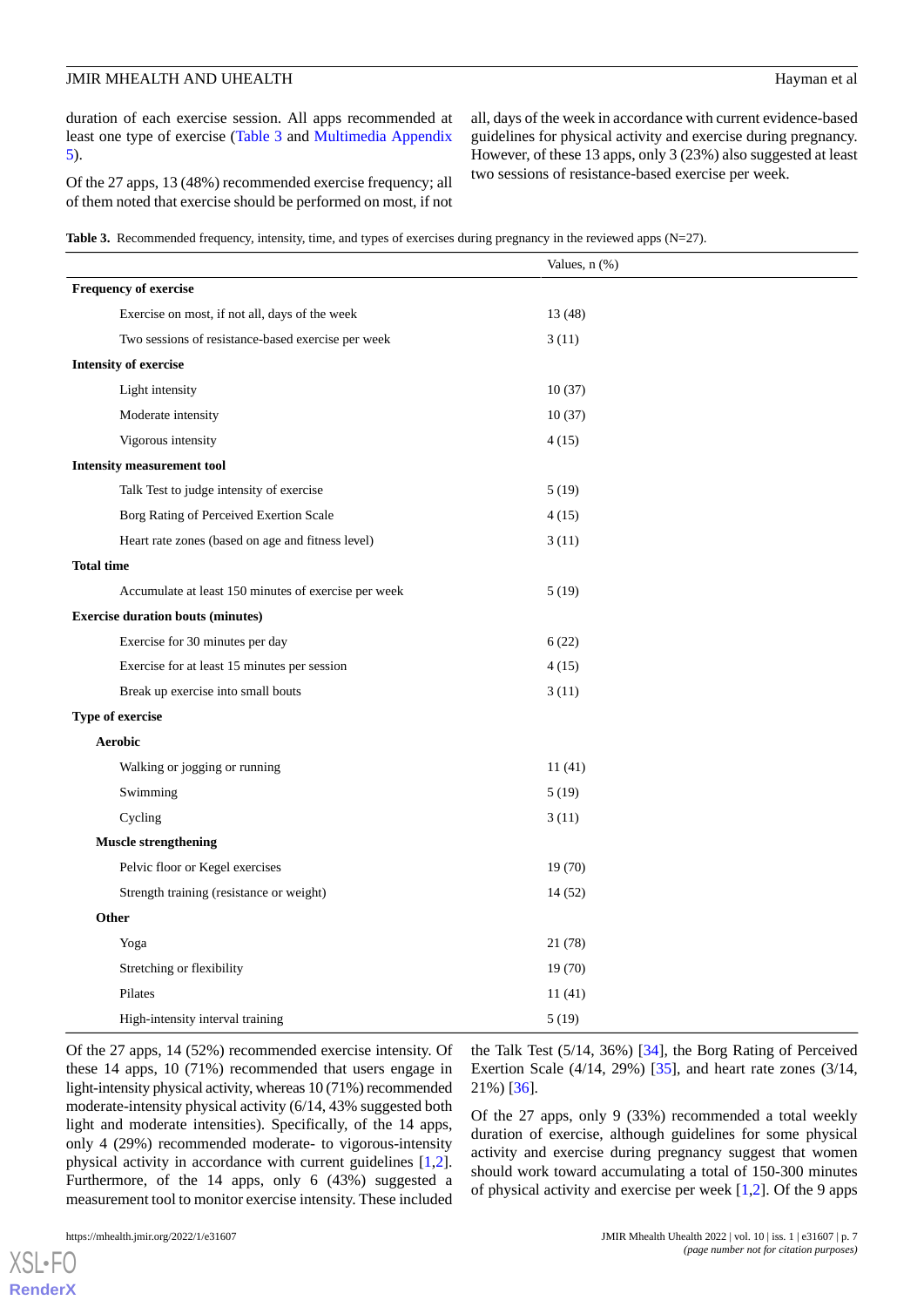that did recommend a total duration, 5 (56%) recommended at least 150 minutes per week, whereas 6 (67%) recommended at least 30 minutes per day. Of these 9 apps, 3 (33%) also advised women that they could break up their exercise into smaller *bouts,* if required, in accordance with current evidence-based guidelines for prenatal physical activity and exercise for pregnant women, which recommend that women progressively build their activity levels toward meeting the guidelines [\[1](#page-11-0),[2\]](#page-11-2). Conversely, of the 9 apps, 4 (44%) specifically suggested that exercise should be accumulated in bouts of at least 15 minutes each, which does not align with current guidelines for physical activity and exercise for pregnant women [\[1](#page-11-0),[2\]](#page-11-2).

All apps recommended at least one type of exercise, with yoga (21/27, 78%), stretching or flexibility exercises (19/27, 70%), and pelvic floor or Kegel exercises (19/27, 70%) being the most frequently recommended. Aerobic exercises such as walking, jogging, and running (11/27, 41%); swimming (5/27, 19%); and cycling (3/27, 11%) were less frequently recommended. Muscle-strengthening exercises were recommended in 52%

(14/27) of the apps, whereas high-intensity interval training (HIIT) was recommended in 19% (5/27) of the apps.

Of the 27 apps, only 3 (11%) provided accurate advice in full accordance with current evidence-based guidelines for physical activity and exercise during pregnancy, in relation to the FITT principle of exercise. Progression of exercise [\(Multimedia](#page-11-9) [Appendix 5\)](#page-11-9) was included in 37% (10/27) of the reviewed apps, with the most recommended progressions focused on steady progression toward physical activity and exercise guidelines (9/27, 33%) and modifications to exercise as the pregnancy progresses (8/27, 27%).

#### *Exercises Considered Safe, Exercises to Avoid, and Other Exercise Considerations*

Of the 27 apps, 19 (70%) listed exercises that are considered safe during pregnancy ([Table 4](#page-7-0) and [Multimedia Appendix 6\)](#page-11-10), such as pelvic floor exercises (15/19, 79%), aerobic exercises (13/19, 68%), and muscle-strengthening exercises (13/19, 68%). Pregnancy-specific classes were less frequently listed (8/19, 42%).

<span id="page-7-0"></span>**Table 4.** Safe exercises, exercises to avoid, and warning signs or symptoms to stop exercise during pregnancy as provided in the apps (N=27).

|                                                                                | Values, n (%) |  |  |
|--------------------------------------------------------------------------------|---------------|--|--|
| <b>Exercises considered safe</b>                                               |               |  |  |
| Pelvic floor exercises                                                         | 15(56)        |  |  |
| Aerobic physical activity and exercise (walking, cycling, and swimming)        | 13(48)        |  |  |
| Muscle-strengthening exercises using body weight, weights, or resistance bands | 12(44)        |  |  |
| Pregnancy-specific classes                                                     | 8(30)         |  |  |
| <b>Exercises considered unsafe</b>                                             |               |  |  |
| Risk of falling (eg, exercise requiring balance, coordination, and agility)    | 12(44)        |  |  |
| Risk of contact or collision (eg, basketball and soccer)                       | 9(33)         |  |  |
| Long periods of laying in the supine position                                  | 9(33)         |  |  |
| Heavy lifting (weights or lifting weight overhead)                             | 6(22)         |  |  |
| Significant changes in pressure (eg, skydiving and scuba diving)               | 5(19)         |  |  |
| Exercise at high altitude                                                      | 2(7)          |  |  |
| Long periods of standing still                                                 | 1(4)          |  |  |
| Warning signs or symptoms to stop exercise                                     |               |  |  |
| Persistent dizziness or feeling faint, which does not resolve with rest        | 12(44)        |  |  |
| Persistent excessive shortness of breath, which does not resolve with rest     | 11(41)        |  |  |
| Regular painful uterine contractions                                           | 9(33)         |  |  |
| Vaginal bleeding                                                               | 8(30)         |  |  |
| Heat stress or hyperthermia in first trimester                                 | 8(30)         |  |  |
| Chest pain                                                                     | 7(26)         |  |  |
| Persistent loss of fluid from the vagina (possible ruptured membrane)          | 7(26)         |  |  |
| Inadequate nutrition                                                           | 7(26)         |  |  |
| Dehydration                                                                    | 6(22)         |  |  |
| Severe headache                                                                | 5(19)         |  |  |

Of the 27 apps, only 13 (48%) listed specific exercises to avoid or physical activities that are recognized as unsafe during

pregnancy. These included physical activities that increase the risk of falling (12/13, 92%), physical activities with an increased

[XSL](http://www.w3.org/Style/XSL)•FO **[RenderX](http://www.renderx.com/)**

https://mhealth.jmir.org/2022/1/e31607 JMIR Mhealth Uhealth 2022 | vol. 10 | iss. 1 | e31607 | p. 8 *(page number not for citation purposes)*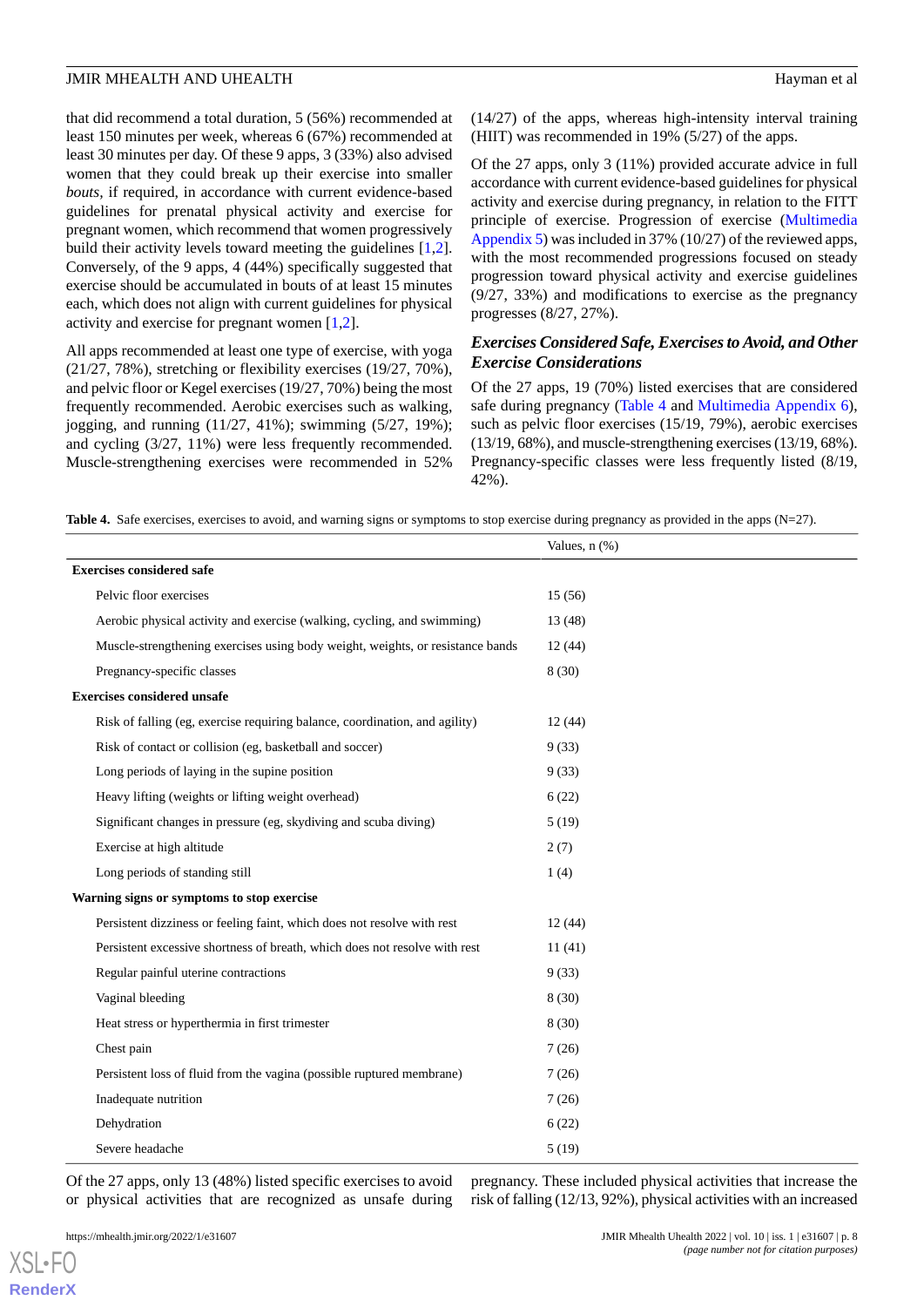risk of contact or collision (9/13, 69%), and exercise in the supine position (9/13, 69%). Other exercise activities such as strong stretches, twists and backbends, skiing, skating, and bungee jumping were less frequently mentioned as physical activities to avoid.

Further evidence-based considerations relating to exercise during pregnancy were apparent in 67% (18/27) of the apps. The most common of these was the importance of staying well hydrated (15/27, 56%), whereas 33% (9/27) of the apps recommended that women wear appropriate clothing during exercise ([Multimedia Appendix 6\)](#page-11-10).

#### *Warning Signs and Symptoms to Stop Activity During Pregnancy*

Of the 27 apps, 18 (67%) listed warning signs and symptoms for stopping exercise during pregnancy in accordance with current evidence-based guidelines for physical activity and exercise during pregnancy ([Table 4](#page-7-0) and [Multimedia Appendix](#page-11-10) [6\)](#page-11-10). Persistent dizziness or feeling faint (12/18, 67%) and persistent excessive shortness of breath that does not resolve with rest (11/18, 61%) were the most common signs and symptoms listed in the reviewed apps.

#### **Delivery, Format, and Features of Exercise Instruction**

Of the 27 apps, 18 (67%) presented exercise as a series of individual exercises and 12 (44%) presented exercise as a series of workouts (with predetermined sequences of exercises; [Multimedia Appendix 7](#page-11-11)). Of the 27 apps, 4 (15%) provided a combination of individual exercises and workouts, whereas 3 (11%) provided a combination of workouts and programs (predetermined sequences of workouts); only 1 (4%) app provided a 3-way combination of individual exercises, workouts, and programs. The most common format used by the apps to deliver exercise instruction was written cues (22/27, 81%), followed by video demonstrations (16/27, 59%), spoken cues (14/27, 52%), and finally, illustrations or still pictures to demonstrate the exercise (12/27, 44%). Of the 27 apps, 22 (81%)

provided a combination of ≥2 of these instructional formats, 12 (44%) provided a combination of ≥3 instructional formats, and 3 (11%) provided a combination of all 4 instructional formats.

Of the 27 apps, 18 (67%) provided up-front details of the exercise session to help users decide which exercise to perform ([Multimedia Appendix 7](#page-11-11)). These details most commonly included the duration of the exercise session (17/18, 94%), the type of exercise session (13/18, 72%), the suggested trimester in which to perform the exercise (11/18, 61%), and the equipment required to perform the exercise (10/18, 56%). Of the 18 apps, only 1 (6%) provided information up-front regarding the FITT principle of exercise, experience level, equipment, and trimester to fully inform the user of the exercise details. Moreover, only 17% (3/18) of these apps allowed users to modify the FITT parameters; however, none of these apps provided advice or feedback about exercise modifications.

#### **Expertise and Credentials of App Developers**

Of the 27 apps, only 6 (22%) specified the app developers' formal qualifications and 8 (30%) provided information to imply the developers' expertise or credibility (4/27, 15%, apps provided information on both formal and experiential credibility; [Table 5](#page-8-0) and [Multimedia Appendix 7](#page-11-11)). Developer qualifications included master's in kinesiology, master's in exercise science, obstetrician, medical degree, master's in sports medicine, sports psychologist, qualified fitness instructor, personal trainer, master's in biology, Pilates instructor, midwife, and childbirth educator. The expertise or credibility of the app developer was often implied by the developer or instructor stating that they had years of practical experience in prenatal and postnatal support domains or had been through pregnancy themselves. Apps reporting formal qualifications or experiential credibility within their development team were more likely to support their content with recognized references. However, there was no difference in alignment of the content with evidence-based recommendations for physical activity and exercise in pregnancy.

<span id="page-8-0"></span>**Table 5.** Developers' recognized credentials, experiential credibility, and referenced sources of information as provided in the apps (N=27).

|                                                |                                                                                                                               | Apps providing developer information, $n$ $(\%)$ |
|------------------------------------------------|-------------------------------------------------------------------------------------------------------------------------------|--------------------------------------------------|
|                                                |                                                                                                                               |                                                  |
|                                                | Developers' credentials and credibility                                                                                       |                                                  |
|                                                | Implies developers' credibility or experience                                                                                 | 8(30)                                            |
|                                                | Specifies developers' recognized qualifications                                                                               | 6(22)                                            |
| Reference to recognized sources of information |                                                                                                                               |                                                  |
|                                                | Government guidelines (exercise guidelines that incorporate pregnancy and guidelines 7 (26)<br>for exercise during pregnancy) |                                                  |
|                                                | Academic literature                                                                                                           | 6(22)                                            |
|                                                | Obstetrics-related guidelines                                                                                                 | 5(19)                                            |

#### **Sources Used to Guide App Content**

Of the 27 apps, only 9 (33%) referenced a recognized or high-quality source of information ([Table 5](#page-8-0) and [Multimedia](#page-11-11) [Appendix 7](#page-11-11)), such as government (7/27, 26%) or obstetrics-oriented guidelines (5/27, 19%). In addition, 22% (6/27) of the apps referred to academic literature. However, of

[XSL](http://www.w3.org/Style/XSL)•FO **[RenderX](http://www.renderx.com/)**

the 27 apps, only 1 (4%) provided a reference list to support the content provided.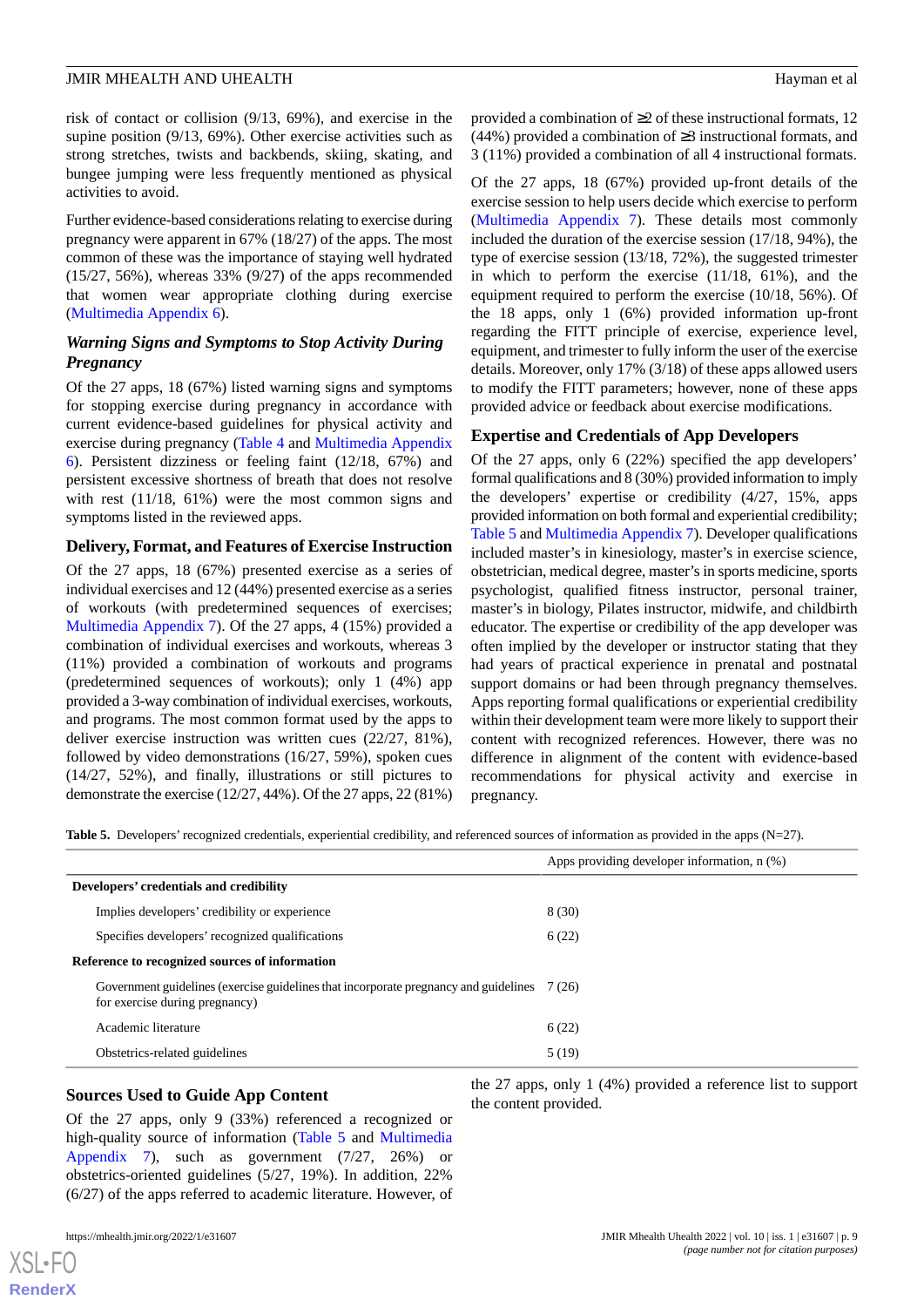# *Discussion*

#### **Principal Findings**

This is the first review of apps that promote exercise in pregnancy to examine (1) alignment of the content with evidence-based recommendations for physical activity and exercise in pregnancy; (2) delivery, format, and features of exercise instruction; and (3) credentials of the developers. Specifically, we identified a lack of alignment with current evidence-based recommendations for physical activity and exercise [[1](#page-11-0)[,2\]](#page-11-2), particularly relating to screening of contraindications to exercise during pregnancy and to exercise prescription (FITT principle). In addition, few apps provided appropriate user opportunity to tailor the apps to their individual exercise needs, listed the sources of information used to guide content, or showed the credentials of the app developers. The results of this review highlight a need for improved regulation of the content of apps that promote exercise during pregnancy.

Current evidence-based guidelines for physical activity and exercise during pregnancy clearly indicate absolute and relative contraindications for participation in physical activity and exercise [\[1](#page-11-0),[2\]](#page-11-2). Women with absolute contraindications to physical activity and exercise during pregnancy are advised to avoid moderate to vigorous activity because the benefits of physical activity and exercise are outweighed by the risks [[1\]](#page-11-0). Furthermore, those with relative contraindications are advised to discuss the advantages and disadvantages of physical activity and exercise, as well as potential modifications, with an appropriately qualified health care provider (such as their obstetric care provider) before participation [\[1](#page-11-0)]. Yet, almost two-thirds of the apps made no reference to absolute or relative contraindications and none included any kind of screening for pregnant women to identify contraindications. This is of concern, given that many pregnant women are increasingly turning to apps for guidance and support rather than relying on face-to-face information that they would traditionally receive from their health care providers [\[18](#page-12-9)]. Specifically, no users were asked to enter information or *check* contraindications from a provided list at any stage while engaging with the app. Although two-thirds of the apps advised users to seek medical clearance before commencing physical activity, none acknowledged (or considered) that contraindications to exercise can occur at any time throughout pregnancy. Thus, active screening for contraindications (using a simplified screening tool or method to limit impact when accessing the app) should be a feature of all apps and should be repeated with each user interaction frequently throughout the pregnancy. Warning signs and symptoms to stop physical activity and exercise are also clearly listed in current evidence-based guidelines for physical activity and exercise during pregnancy [[1](#page-11-0)[,2](#page-11-2)]. Despite this, only half of the apps provided educational information on these signs and symptoms. As such, women may continue to engage in physical activity and exercise while also risking the health and well-being of their pregnancy because they are unaware of the signs and symptoms to cease activity. The inclusion of a simple checklist listing the signs and symptoms to stop activity may help to prevent potential adverse events, while further providing evidence-based information to users. Furthermore, although

67% (18/27) of the apps included *Terms and Conditions* or a *Disclaimer*to encourage women to seek clearance from a health care provider before commencing exercise, only 44% (12/27) required acceptance of, or agreement with, the conditions or disclaimer. In fact, the American College of Obstetricians and Gynecologists recommends that a thorough clinical examination be conducted before commencing an exercise program to ensure the safety and well-being of the pregnancy and to check that pregnant women do not have any medical reasons to avoid exercise during this unique life stage [\[37](#page-13-9)].

Although most of the apps provided some level of information on frequency, intensity, total time (as well as duration of session bouts), or type of exercise, only 11% (3/27) of the apps did so in line with current guidelines. Instead, most of the reviewed apps recommended light-intensity exercise, although guidelines recommend that women engage in moderate- to vigorous-intensity physical activity and exercise [\[1](#page-11-0)[,2](#page-11-2)] to achieve the greatest health benefits. In addition, 19% (5/27) of the apps recommended HIIT, which typically consists of alternating periods of vigorous- to high-intensity aerobic exercise with light recovery exercise or no exercise [[38\]](#page-13-10). Although preliminary research suggests that this type of training seems to be well tolerated among a small cohort  $(N=14)$  of active pregnant women who engaged in a single session of HIIT [[39\]](#page-13-11), there is insufficient evidence to suggest that HIIT is safe during pregnancy. As such, current evidence-based guidelines do not recommend it  $[1,2]$  $[1,2]$  $[1,2]$ . Moreover, only 22%  $(6/27)$  of the apps provided women with advice on how to measure and monitor exercise intensity.

Very few apps provided users with up-front information pertaining to the exercise or workout (such as equipment required, duration and intensity of workout, and experience level), therefore limiting the users' ability to make an informed decision regarding the appropriateness of the exercise and or workout. By providing this important information up-front, the user can make an informed decision about the appropriateness of the exercise or workout, while taking into account their own exercise behaviors, experiences, and current pregnancy status.

Given that only one-third of the reviewed apps referred to relevant and recognized expert sources of information (ie, physical activity and exercise guidelines or peer-reviewed literature) within the app, it is not surprising that few aligned their exercise prescription with current evidence-based guidelines. These findings are similar to other app reviews that have evaluated the accuracy of app content [\[18](#page-12-9)[,40](#page-13-12)]. For instance, Subhi et al [\[40\]](#page-13-12) conducted a review of 52 studies (N=6520 apps) to examine expert involvement and adherence of app content to medical evidence in medical mobile phone apps. They found 30 studies (which included 3051 apps) that explored adherence to medical evidence in app content. In 17 of these studies, none of the app content was found to accurately reflect, or adhere to, medical evidence. The remaining 13 studies found that 10%-87% of the apps' content accurately reflected medical evidence. Moreover, only 5 of these 13 studies reported complete adherence and alignment of app content to medical evidence in more than 50% of the assessed apps [\[40](#page-13-12)].

 $XS$  $\cdot$ FC **[RenderX](http://www.renderx.com/)**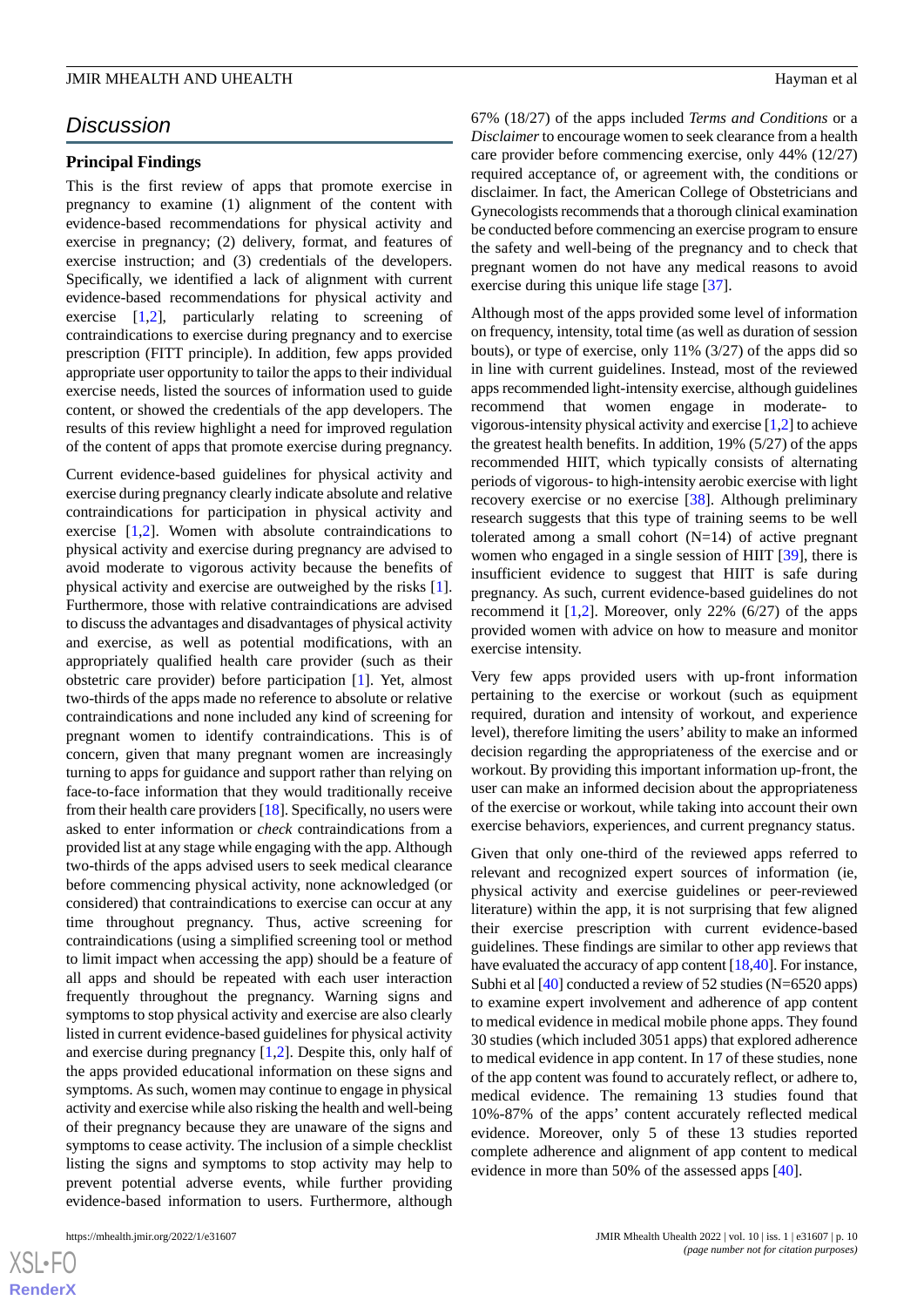Few apps collected users' individual activity characteristics, thus limiting the ability to appropriately tailor exercise prescriptions. Only half the included apps collected information about the current pregnancy, and only 15% (4/27) of the apps asked about current exercise behaviors. Given that these characteristics are fundamental to safe and appropriate exercise prescription in pregnancy [[41\]](#page-13-13), this may lead to women engaging in inappropriate physical activity. Users' individual characteristics, including their current physical activity and exercise behaviors and medical history, are essential if apps are to support appropriate and individualized physical activity and exercise prescriptions that align with evidence-based guidelines [[1](#page-11-0)[,2](#page-11-2)].

Finally, only 22% (6/27) of the apps provided the formal qualifications of the app developers. This is consistent with previous reviews of the involvement of experts in app development [[18](#page-12-9)[,26](#page-12-15)]. For example, a recent review of popular physical activity apps for the general population found that only 12 of the 65 reviewed apps reported expert (ie, fitness expert, behavior change specialist, and medical professional) involvement in the development of the app [[26\]](#page-12-15). Similarly, in the review by Subhi et al [\[40](#page-13-12)] of 52 studies, 28 studies assessed 3852 medical apps for expert involvement. The review found that 9%-67% of the apps reported expert involvement to some extent [[40\]](#page-13-12). In a review of 129 urology apps to identify predictors of the number of urology app downloads, the explicit participation of urologists in app development was found to be likely to enhance the apps' chances to have a higher number of downloads [[42\]](#page-13-14), signifying the potential to improve app quality without compromising app popularity. However, it is important that those engaged in the app development process are up to date with current evidence-based guidelines because this review suggests that, despite involving those with formal qualifications or experiential credibility in the development process, the content was no more aligned with evidence-based recommendations for physical activity and exercise during pregnancy than in apps that did not report expert involvement.

#### **Implications of Findings and Future Directions**

It is clear that the rapid proliferation of apps targeting exercise in pregnancy has not been accompanied by a focus on ensuring user safety, adherence with evidence-based guidelines, and appropriateness of content. Given that health apps remain largely unregulated [\[18](#page-12-9)], there is a need for knowledge translation and implementation science to improve future practice. This should involve collaboration with stakeholders (ie, pregnant women) to ensure user satisfaction and with app developers, health care providers, and researchers to ensure that apps reflect evidence-based guidelines [\[43](#page-13-15),[44\]](#page-13-16). A key area of focus should be the incorporation of thorough pre-exercise screening practices that enable appropriate tailoring of exercise prescription to each user's unique individual characteristics. This may mean better incorporation of screening through the individual apps themselves or the creation of a stand-alone pre-exercise screening app to integrate with individual platforms. Apps that demonstrate collaboration or review by experts in physical activity and exercise during pregnancy could be recognized or registered through an app directory [[43](#page-13-15)[,44](#page-13-16)]. However, app directories to date do not include physical activity and exercise

apps for pregnant women. Instead, they tend to focus on medical services such as streamlining communication among patients, providers, and their caregivers, allowing 24/7 management of a patient's condition and prescriptions, and improving organizational workflow. Moreover, none of the apps included in this review were developed by 1 of the 9 companies selected by the US Food and Drug Administration to participate in the development of the Software Pre-Cert Pilot Program [\[45](#page-13-17)]. Such regulation or certification of apps would help to ensure user safety [\[43](#page-13-15)[,44](#page-13-16)]. However, it remains unclear whether commercial apps designed to target physical activity behaviors among pregnant women will require approval through this precertification program because they may not be recognized as "software intended to be used for one or more medical purposes that perform these purposes without being part of a hardware medical device" [[45\]](#page-13-17). Thus, many of the apps, such as those included in this review, will likely continue to be developed in an unregulated commercial market.

#### **Strengths and Limitations**

The strengths of this review are that it included a systematic search for apps on both the App Store (Apple) and Google Play Store and that all reviewers were experts in physical activity and exercise in pregnancy. As per best practice for conducting systematic reviews [\[32](#page-13-4)], 2 independent reviewers (KA and SC) extracted data from each app using a pre-established and piloted extraction tool. Although app reviews are widely accepted for providing a snapshot in time, this approach may be considered a limitation, albeit unavoidable because apps require updating every 2 years. A decision was made to only include apps with freely available content in this review and those with a user rating of ≥4 out of 5. This was based on previous research that shows that few consumers are willing to pay for health apps and that consumers are more likely to download apps with a higher user rating [\[46](#page-13-18)]. However, the exclusion of numerous apps from this review may be considered a limitation because the findings cannot be generalized to apps that require immediate paid subscription or apps that provide freemium content or apps with user ratings of <4 out of 5. To improve inclusiveness, future studies might consider app exposure rates, download rates, and user comments as part of their inclusion criteria. In addition, if an app was available in both the App Store and Google Play Store, the App Store app was selected for inclusion in the study because fewer reviewers had access to Android devices. Although this is not necessarily a limitation, it should be acknowledged that some apps included in this study may also be accessible on the Google Play Store with different app characteristics.

#### **Conclusions**

Apps are a popular source of information and guidance for health behaviors during pregnancy, including physical activity and exercise. Our results demonstrate that neither do apps provide appropriate screening features to identify potential contraindications to exercise during pregnancy, nor do they provide content in accordance with current evidence-based physical activity guidelines or personalization. Overall, very few apps were found to have been developed by, or in conjunction with, experts (ie, health or medical professionals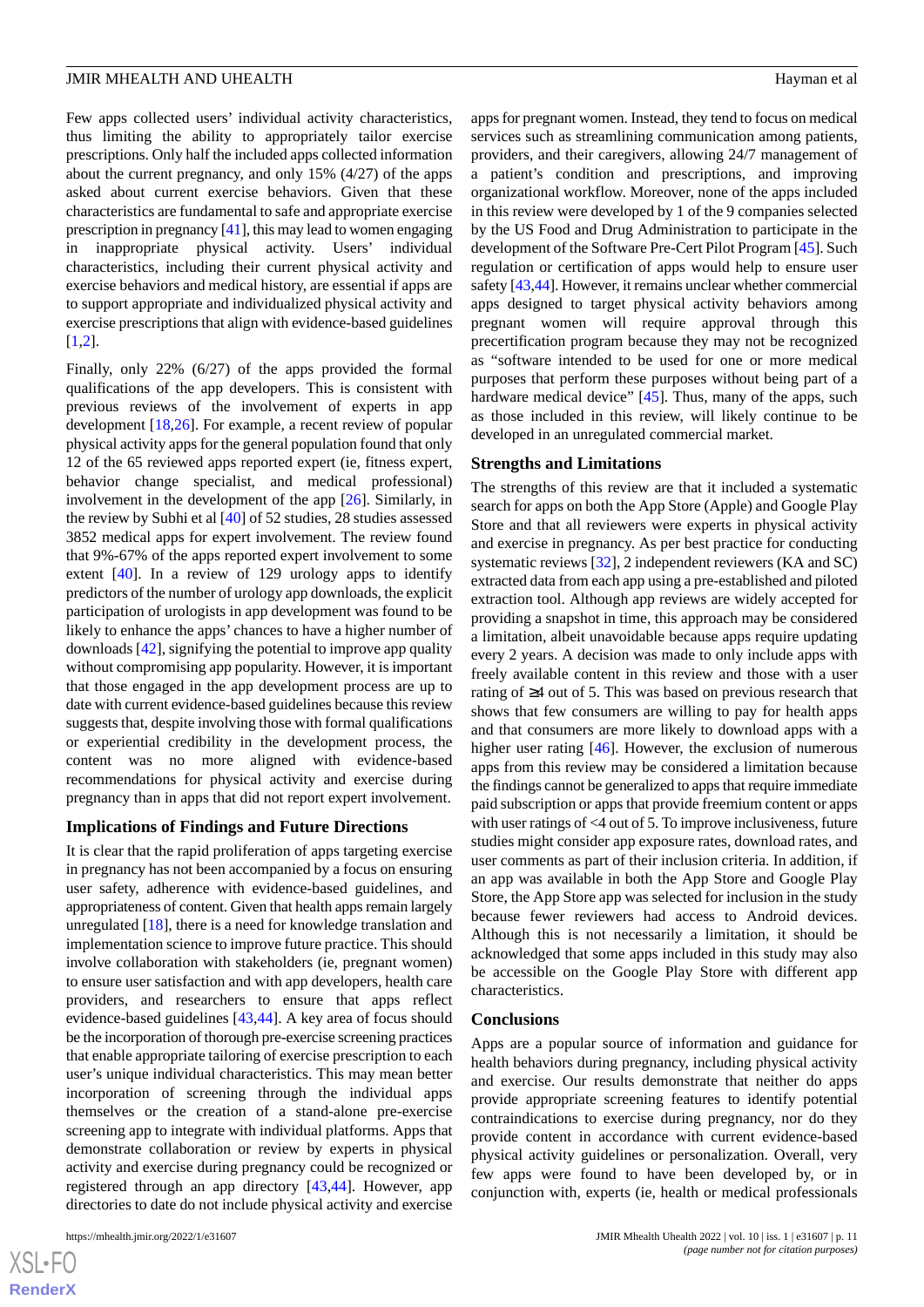with expertise in prenatal exercise). This review emphasizes a critical need for development of evidence-based, tailored apps with greater regulation to minimize the potential risk of injury,

#### **Conflicts of Interest**

<span id="page-11-5"></span>None declared.

#### **Multimedia Appendix 1**

<span id="page-11-6"></span>Search strategy. [[DOCX File , 26 KB](https://jmir.org/api/download?alt_name=mhealth_v10i1e31607_app1.docx&filename=48192edbf4b2a3b644e73092e17b55e4.docx)-[Multimedia Appendix 1\]](https://jmir.org/api/download?alt_name=mhealth_v10i1e31607_app1.docx&filename=48192edbf4b2a3b644e73092e17b55e4.docx)

#### **Multimedia Appendix 2**

<span id="page-11-7"></span>Data extraction tool. [[DOCX File , 665 KB-Multimedia Appendix 2\]](https://jmir.org/api/download?alt_name=mhealth_v10i1e31607_app2.docx&filename=919017082e6c8197fbcf85c5d834e4eb.docx)

#### **Multimedia Appendix 3**

<span id="page-11-8"></span>Personal information, terms and conditions, and disclaimer. [[DOCX File , 29 KB](https://jmir.org/api/download?alt_name=mhealth_v10i1e31607_app3.docx&filename=3e4e139633b9fc5fc4e7f56bb07fa3bf.docx)-[Multimedia Appendix 3\]](https://jmir.org/api/download?alt_name=mhealth_v10i1e31607_app3.docx&filename=3e4e139633b9fc5fc4e7f56bb07fa3bf.docx)

#### **Multimedia Appendix 4**

<span id="page-11-9"></span>Contraindications and behavior and intention screening. [[DOCX File , 41 KB](https://jmir.org/api/download?alt_name=mhealth_v10i1e31607_app4.docx&filename=c331b98b63772e82af32f52c5ecb2c95.docx)-[Multimedia Appendix 4\]](https://jmir.org/api/download?alt_name=mhealth_v10i1e31607_app4.docx&filename=c331b98b63772e82af32f52c5ecb2c95.docx)

#### **Multimedia Appendix 5**

<span id="page-11-10"></span>Frequency, intensity, time (total time accumulated throughout the week), and type principle of exercise and progression. [[DOCX File , 43 KB](https://jmir.org/api/download?alt_name=mhealth_v10i1e31607_app5.docx&filename=7a1d7d303d2452b1647bc1222b53b300.docx)-[Multimedia Appendix 5\]](https://jmir.org/api/download?alt_name=mhealth_v10i1e31607_app5.docx&filename=7a1d7d303d2452b1647bc1222b53b300.docx)

#### <span id="page-11-11"></span>**Multimedia Appendix 6**

Safety, benefits, and considerations. [[DOCX File , 54 KB](https://jmir.org/api/download?alt_name=mhealth_v10i1e31607_app6.docx&filename=c1910527641c5e80c89765210d7fe11f.docx)-[Multimedia Appendix 6\]](https://jmir.org/api/download?alt_name=mhealth_v10i1e31607_app6.docx&filename=c1910527641c5e80c89765210d7fe11f.docx)

#### **Multimedia Appendix 7**

<span id="page-11-0"></span>Delivery, format, and features of exercise instruction. [[DOCX File , 34 KB](https://jmir.org/api/download?alt_name=mhealth_v10i1e31607_app7.docx&filename=1707aefec82e609a5cccc8533e1100fd.docx)-[Multimedia Appendix 7\]](https://jmir.org/api/download?alt_name=mhealth_v10i1e31607_app7.docx&filename=1707aefec82e609a5cccc8533e1100fd.docx)

#### <span id="page-11-2"></span>**References**

- <span id="page-11-1"></span>1. Mottola MF, Davenport MH, Ruchat S, Davies GA, Poitras VJ, Gray CE, et al. 2019 Canadian guideline for physical activity throughout pregnancy. Br J Sports Med 2018 Nov;52(21):1339-1346. [doi: [10.1136/bjsports-2018-100056\]](http://dx.doi.org/10.1136/bjsports-2018-100056) [Medline: [30337460](http://www.ncbi.nlm.nih.gov/entrez/query.fcgi?cmd=Retrieve&db=PubMed&list_uids=30337460&dopt=Abstract)]
- <span id="page-11-3"></span>2. Evidence-based physical activity guidelines for pregnant women. Australian Government Department of Health. 2020. URL: <https://www.health.gov.au/resources/publications/evidence-based-physical-activity-guidelines-for-pregnant-women> [accessed 2021-12-19]
- <span id="page-11-4"></span>3. WHO guidelines on physical activity and sedentary behaviour. World Health Organization. URL: [https://www.who.int/](https://www.who.int/publications/i/item/9789240015128) [publications/i/item/9789240015128](https://www.who.int/publications/i/item/9789240015128) [accessed 2021-12-19]
- 4. Atkinson L, Shaw RL, French DP. Is pregnancy a teachable moment for diet and physical activity behaviour change? An interpretative phenomenological analysis of the experiences of women during their first pregnancy. Br J Health Psychol 2016 Nov;21(4):842-858. [doi: [10.1111/bjhp.12200\]](http://dx.doi.org/10.1111/bjhp.12200) [Medline: [27287546](http://www.ncbi.nlm.nih.gov/entrez/query.fcgi?cmd=Retrieve&db=PubMed&list_uids=27287546&dopt=Abstract)]
- 5. Phelan S, Phipps MG, Abrams B, Darroch F, Schaffner A, Wing RR. Practitioner advice and gestational weight gain. J Womens Health (Larchmt) 2011 Apr;20(4):585-591 [[FREE Full text\]](http://europepmc.org/abstract/MED/21413898) [doi: [10.1089/jwh.2010.2316\]](http://dx.doi.org/10.1089/jwh.2010.2316) [Medline: [21413898](http://www.ncbi.nlm.nih.gov/entrez/query.fcgi?cmd=Retrieve&db=PubMed&list_uids=21413898&dopt=Abstract)]
- 6. Olander EK, Fletcher H, Williams S, Atkinson L, Turner A, French DP. What are the most effective techniques in changing obese individuals' physical activity self-efficacy and behaviour: a systematic review and meta-analysis. Int J Behav Nutr Phys Act 2013 Mar 03;10:29 [\[FREE Full text\]](https://ijbnpa.biomedcentral.com/articles/10.1186/1479-5868-10-29) [doi: [10.1186/1479-5868-10-29](http://dx.doi.org/10.1186/1479-5868-10-29)] [Medline: [23452345](http://www.ncbi.nlm.nih.gov/entrez/query.fcgi?cmd=Retrieve&db=PubMed&list_uids=23452345&dopt=Abstract)]

[XSL](http://www.w3.org/Style/XSL)•FO **[RenderX](http://www.renderx.com/)**

complications, and adverse pregnancy outcomes for both mother and child.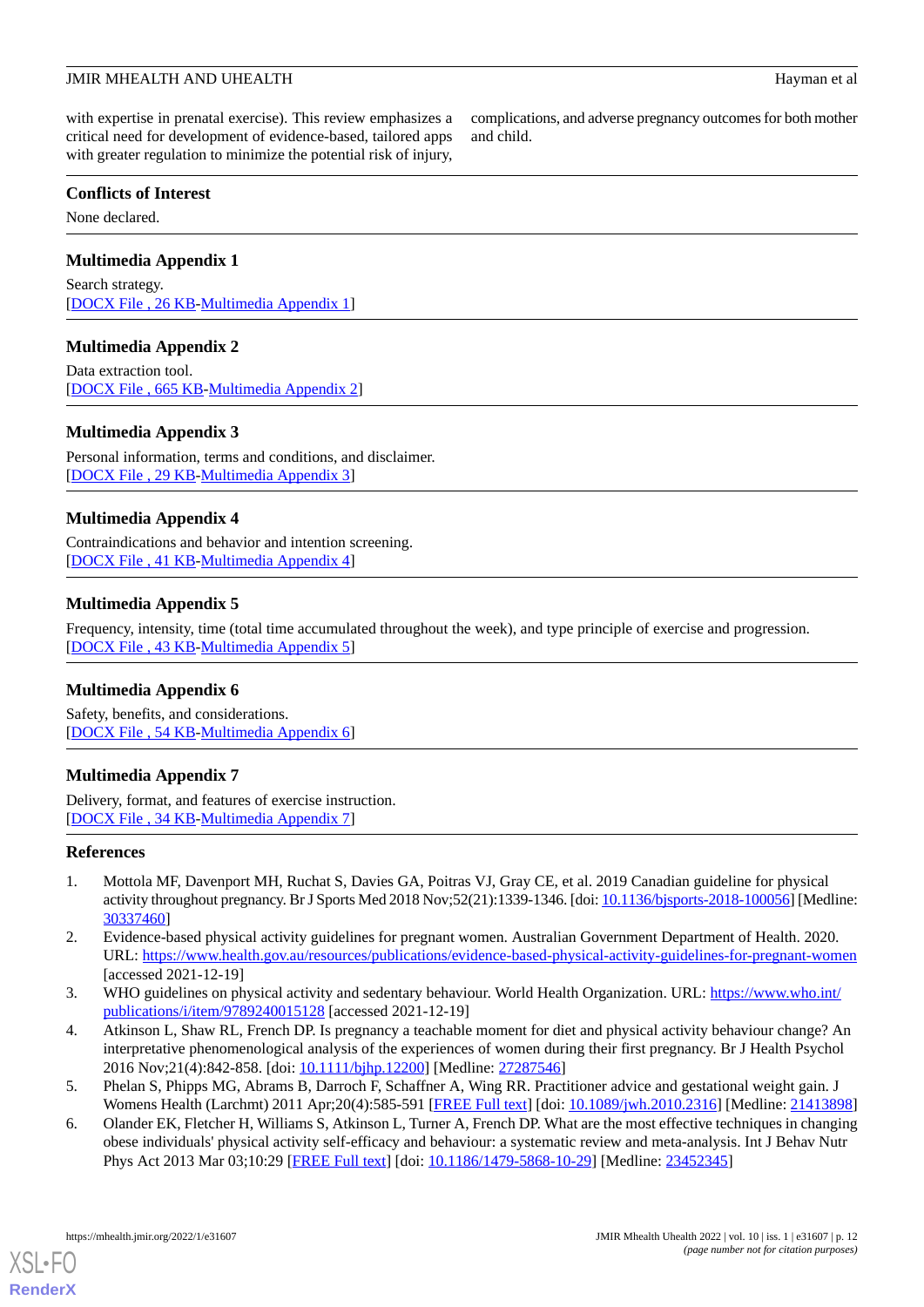- <span id="page-12-0"></span>7. Gjestland K, Bø K, Owe KM, Eberhard-Gran M. Do pregnant women follow exercise guidelines? Prevalence data among 3482 women, and prediction of low-back pain, pelvic girdle pain and depression. Br J Sports Med 2013 May;47(8):515-520. [doi: [10.1136/bjsports-2012-091344\]](http://dx.doi.org/10.1136/bjsports-2012-091344) [Medline: [22904295](http://www.ncbi.nlm.nih.gov/entrez/query.fcgi?cmd=Retrieve&db=PubMed&list_uids=22904295&dopt=Abstract)]
- 8. Mielke G, Crochemore-Silva L, Domingues MR, Silveira M, Bertoldi A, Brown W. Physical activity and sitting time from 16 to 24 weeks of pregnancy to 12, 24, and 48 months postpartum: findings from the 2015 Pelotas (Brazil) birth cohort study. J Phys Act Health 2021 Apr 15;18(5):587-593. [doi: [10.1123/jpah.2020-0351\]](http://dx.doi.org/10.1123/jpah.2020-0351) [Medline: [33863852](http://www.ncbi.nlm.nih.gov/entrez/query.fcgi?cmd=Retrieve&db=PubMed&list_uids=33863852&dopt=Abstract)]
- <span id="page-12-1"></span>9. Hayman M, Short C, Reaburn P. An investigation into the exercise behaviours of regionally based Australian pregnant women. J Sci Med Sport 2016 Aug;19(8):664-668. [doi: [10.1016/j.jsams.2015.09.004](http://dx.doi.org/10.1016/j.jsams.2015.09.004)] [Medline: [26481261\]](http://www.ncbi.nlm.nih.gov/entrez/query.fcgi?cmd=Retrieve&db=PubMed&list_uids=26481261&dopt=Abstract)
- <span id="page-12-2"></span>10. Hesketh KR, Evenson KR. Prevalence of U.S. pregnant women meeting 2015 ACOG physical activity guidelines. Am J Prev Med 2016 Sep;51(3):e87-e89 [[FREE Full text](https://linkinghub.elsevier.com/retrieve/pii/S0749-3797(16)30204-5)] [doi: [10.1016/j.amepre.2016.05.023\]](http://dx.doi.org/10.1016/j.amepre.2016.05.023) [Medline: [27544437\]](http://www.ncbi.nlm.nih.gov/entrez/query.fcgi?cmd=Retrieve&db=PubMed&list_uids=27544437&dopt=Abstract)
- 11. Melton B, Marshall E, Bland H, Schmidt M, Guion W. American rural women's exercise self-efficacy and awareness of exercise benefits and safety during pregnancy. Nurs Health Sci 2013 Dec;15(4):468-473. [doi: [10.1111/nhs.12057\]](http://dx.doi.org/10.1111/nhs.12057) [Medline: [23663292](http://www.ncbi.nlm.nih.gov/entrez/query.fcgi?cmd=Retrieve&db=PubMed&list_uids=23663292&dopt=Abstract)]
- <span id="page-12-3"></span>12. Duncombe D, Wertheim EH, Skouteris H, Paxton SJ, Kelly L. Factors related to exercise over the course of pregnancy including women's beliefs about the safety of exercise during pregnancy. Midwifery 2009 Aug;25(4):430-438. [doi: [10.1016/j.midw.2007.03.002\]](http://dx.doi.org/10.1016/j.midw.2007.03.002) [Medline: [18063253\]](http://www.ncbi.nlm.nih.gov/entrez/query.fcgi?cmd=Retrieve&db=PubMed&list_uids=18063253&dopt=Abstract)
- <span id="page-12-4"></span>13. Stickford AS, Taylor EK, Rodriguez DV, Stroup S, Nunnery DL. Exercise behaviors and beliefs among pregnant women in rural communities. Am J Lifestyle Med 2021 Jul 02:155982762110265. [doi: [10.1177/15598276211026591\]](http://dx.doi.org/10.1177/15598276211026591)
- 14. Hayman M, Taranto M, Reaburn P, Alley S, Short CE. An investigation into regional medical practitioners' knowledge of exercise during pregnancy guidelines. Aust J Rural Health 2017 Dec; 25(6): 382-383. [doi: [10.1111/ajr.12364](http://dx.doi.org/10.1111/ajr.12364)] [Medline: [28800191](http://www.ncbi.nlm.nih.gov/entrez/query.fcgi?cmd=Retrieve&db=PubMed&list_uids=28800191&dopt=Abstract)]
- <span id="page-12-5"></span>15. Hayman M, Reaburn P, Alley S, Cannon S, Short C. What exercise advice are women receiving from their healthcare practitioners during pregnancy? Women Birth 2020 Jul;33(4):e357-e362. [doi: [10.1016/j.wombi.2019.07.302](http://dx.doi.org/10.1016/j.wombi.2019.07.302)] [Medline: [31466828](http://www.ncbi.nlm.nih.gov/entrez/query.fcgi?cmd=Retrieve&db=PubMed&list_uids=31466828&dopt=Abstract)]
- <span id="page-12-6"></span>16. Grenier L, Atkinson S, Mottola M, Wahoush O, Thabane L, Xie F, et al. Be healthy in pregnancy: exploring factors that impact pregnant women's nutrition and exercise behaviours. Matern Child Nutr 2021 Jan;17(1):e13068 [[FREE Full text](http://europepmc.org/abstract/MED/32705811)] [doi: [10.1111/mcn.13068\]](http://dx.doi.org/10.1111/mcn.13068) [Medline: [32705811\]](http://www.ncbi.nlm.nih.gov/entrez/query.fcgi?cmd=Retrieve&db=PubMed&list_uids=32705811&dopt=Abstract)
- <span id="page-12-9"></span>17. Marcolino MS, Oliveira JA, D'Agostino M, Ribeiro AL, Alkmim MB, Novillo-Ortiz D. The impact of mHealth interventions: systematic review of systematic reviews. JMIR Mhealth Uhealth 2018 Jan 17;6(1):e23 [[FREE Full text](https://mhealth.jmir.org/2018/1/e23/)] [doi: [10.2196/mhealth.8873](http://dx.doi.org/10.2196/mhealth.8873)] [Medline: [29343463](http://www.ncbi.nlm.nih.gov/entrez/query.fcgi?cmd=Retrieve&db=PubMed&list_uids=29343463&dopt=Abstract)]
- <span id="page-12-8"></span><span id="page-12-7"></span>18. Musgrave LM, Kizirian NV, Homer CS, Gordon A. Mobile phone apps in Australia for improving pregnancy outcomes: systematic search on app stores. JMIR Mhealth Uhealth 2020 Nov 16;8(11):e22340 [[FREE Full text\]](https://mhealth.jmir.org/2020/11/e22340/) [doi: [10.2196/22340](http://dx.doi.org/10.2196/22340)] [Medline: [33196454](http://www.ncbi.nlm.nih.gov/entrez/query.fcgi?cmd=Retrieve&db=PubMed&list_uids=33196454&dopt=Abstract)]
- <span id="page-12-10"></span>19. Sayakhot P, Carolan-Olah M. Internet use by pregnant women seeking pregnancy-related information: a systematic review. BMC Pregnancy Childbirth 2016 Mar 28;16:65 [\[FREE Full text](https://bmcpregnancychildbirth.biomedcentral.com/articles/10.1186/s12884-016-0856-5)] [doi: [10.1186/s12884-016-0856-5](http://dx.doi.org/10.1186/s12884-016-0856-5)] [Medline: [27021727](http://www.ncbi.nlm.nih.gov/entrez/query.fcgi?cmd=Retrieve&db=PubMed&list_uids=27021727&dopt=Abstract)]
- <span id="page-12-11"></span>20. Huberty J, Dinkel D, Beets MW, Coleman J. Describing the use of the internet for health, physical activity, and nutrition information in pregnant women. Matern Child Health J 2013 Oct;17(8):1363-1372. [doi: [10.1007/s10995-012-1160-2\]](http://dx.doi.org/10.1007/s10995-012-1160-2) [Medline: [23090284](http://www.ncbi.nlm.nih.gov/entrez/query.fcgi?cmd=Retrieve&db=PubMed&list_uids=23090284&dopt=Abstract)]
- 21. Lupton D, Pedersen S. An Australian survey of women's use of pregnancy and parenting apps. Women Birth 2016 Aug;29(4):368-375. [doi: [10.1016/j.wombi.2016.01.008](http://dx.doi.org/10.1016/j.wombi.2016.01.008)] [Medline: [26874938](http://www.ncbi.nlm.nih.gov/entrez/query.fcgi?cmd=Retrieve&db=PubMed&list_uids=26874938&dopt=Abstract)]
- <span id="page-12-13"></span><span id="page-12-12"></span>22. Overdijkink SB, Velu AV, Rosman AN, van Beukering MD, Kok M, Steegers-Theunissen RP. The usability and effectiveness of mobile health technology-based lifestyle and medical intervention apps supporting health care during pregnancy: systematic review. JMIR Mhealth Uhealth 2018 Apr 24;6(4):e109 [\[FREE Full text\]](https://mhealth.jmir.org/2018/4/e109/) [doi: [10.2196/mhealth.8834\]](http://dx.doi.org/10.2196/mhealth.8834) [Medline: [29691216](http://www.ncbi.nlm.nih.gov/entrez/query.fcgi?cmd=Retrieve&db=PubMed&list_uids=29691216&dopt=Abstract)]
- <span id="page-12-14"></span>23. Tripp N, Hainey K, Liu A, Poulton A, Peek M, Kim J, et al. An emerging model of maternity care: smartphone, midwife, doctor? Women Birth 2014 Mar;27(1):64-67. [doi: [10.1016/j.wombi.2013.11.001](http://dx.doi.org/10.1016/j.wombi.2013.11.001)] [Medline: [24295598](http://www.ncbi.nlm.nih.gov/entrez/query.fcgi?cmd=Retrieve&db=PubMed&list_uids=24295598&dopt=Abstract)]
- <span id="page-12-15"></span>24. BinDhim NF, Trevena L. There's an app for that: a guide for healthcare practitioners and researchers on smartphone technology. Online J Public Health Inform 2015 Jul 1;7(2):e218 [[FREE Full text](http://europepmc.org/abstract/MED/26392848)] [doi: [10.5210/ojphi.v7i2.5522\]](http://dx.doi.org/10.5210/ojphi.v7i2.5522) [Medline: [26392848](http://www.ncbi.nlm.nih.gov/entrez/query.fcgi?cmd=Retrieve&db=PubMed&list_uids=26392848&dopt=Abstract)]
- <span id="page-12-16"></span>25. BinDhim NF, Trevena L. Health-related smartphone apps: regulations, safety, privacy and quality. BMJ Innov 2015 Mar 05;1(2):43-45. [doi: [10.1136/bmjinnov-2014-000019\]](http://dx.doi.org/10.1136/bmjinnov-2014-000019)
- 26. Bondaronek P, Alkhaldi G, Slee A, Hamilton FL, Murray E. Quality of publicly available physical activity apps: review and content analysis. JMIR Mhealth Uhealth 2018 Mar 21;6(3):e53 [[FREE Full text](https://mhealth.jmir.org/2018/3/e53/)] [doi: [10.2196/mhealth.9069](http://dx.doi.org/10.2196/mhealth.9069)] [Medline: [29563080](http://www.ncbi.nlm.nih.gov/entrez/query.fcgi?cmd=Retrieve&db=PubMed&list_uids=29563080&dopt=Abstract)]
- 27. Currie S, Sinclair M, Murphy MH, Madden E, Dunwoody L, Liddle D. Reducing the decline in physical activity during pregnancy: a systematic review of behaviour change interventions. PLoS One 2013 Jun 14;8(6):e66385 [\[FREE Full text\]](https://dx.plos.org/10.1371/journal.pone.0066385) [doi: [10.1371/journal.pone.0066385\]](http://dx.doi.org/10.1371/journal.pone.0066385) [Medline: [23799096\]](http://www.ncbi.nlm.nih.gov/entrez/query.fcgi?cmd=Retrieve&db=PubMed&list_uids=23799096&dopt=Abstract)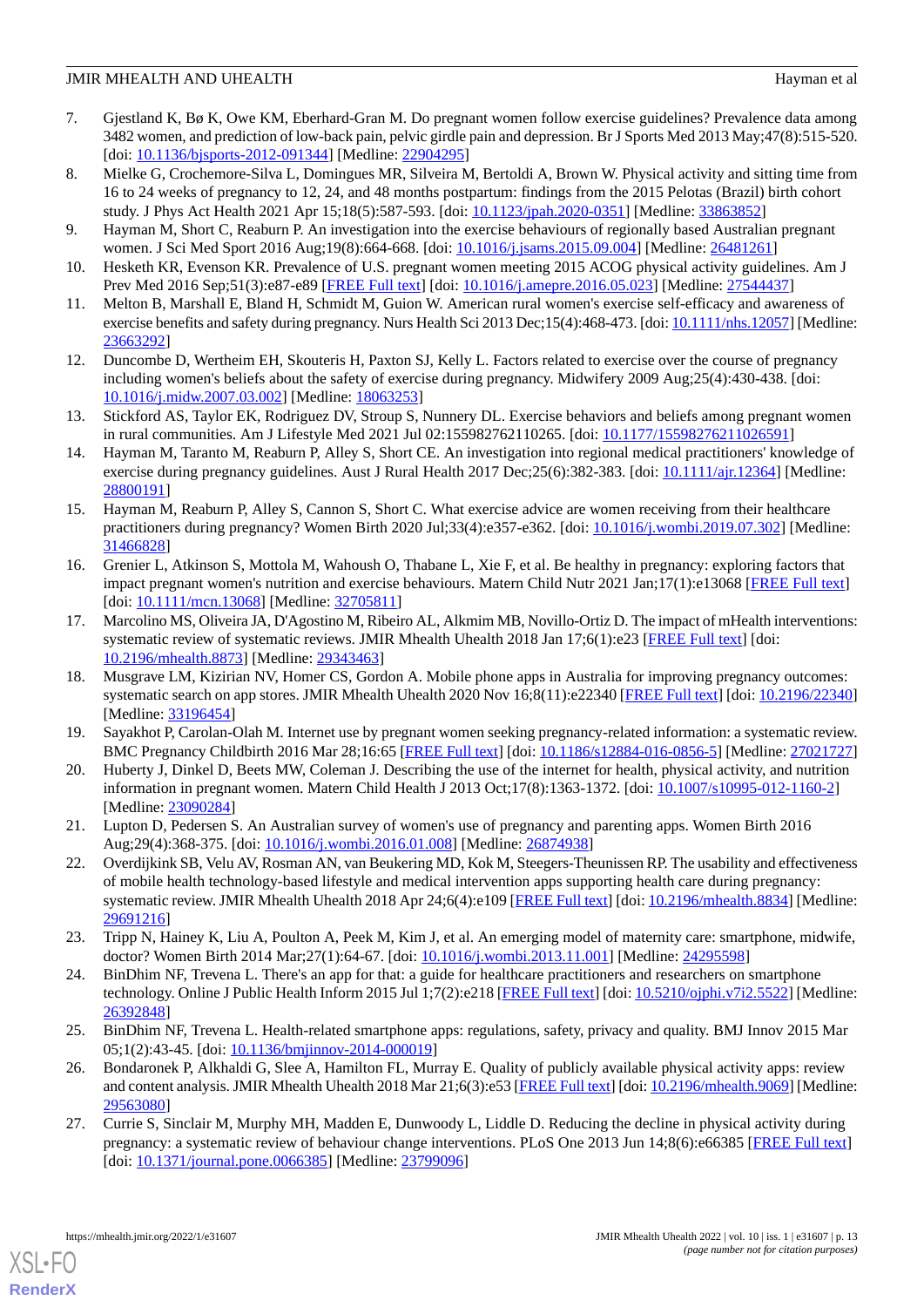- <span id="page-13-0"></span>28. Hayman M, Alfrey K, Cannon S, Alley S, Rebar AL, Williams S, et al. Quality, features, and presence of behavior change techniques in mobile apps designed to improve physical activity in pregnant women: systematic search and content analysis. JMIR Mhealth Uhealth 2021 Apr 07;9(4):e23649 [[FREE Full text](https://mhealth.jmir.org/2021/4/e23649/)] [doi: [10.2196/23649\]](http://dx.doi.org/10.2196/23649) [Medline: [33825693\]](http://www.ncbi.nlm.nih.gov/entrez/query.fcgi?cmd=Retrieve&db=PubMed&list_uids=33825693&dopt=Abstract)
- <span id="page-13-1"></span>29. Tinius R, Polston M, Bradshaw H, Ashley P, Greene A, Parker A. An assessment of mobile applications designed to address physical activity during pregnancy and postpartum. Int J Exerc Sci 2021 Apr 1;14(7):382-399 [[FREE Full text](http://europepmc.org/abstract/MED/34055180)] [Medline: [34055180](http://www.ncbi.nlm.nih.gov/entrez/query.fcgi?cmd=Retrieve&db=PubMed&list_uids=34055180&dopt=Abstract)]
- <span id="page-13-2"></span>30. Brown HM, Bucher T, Collins CE, Rollo ME. A review of pregnancy iPhone apps assessing their quality, inclusion of behaviour change techniques, and nutrition information. Matern Child Nutr 2019 Jul;15(3):e12768 [\[FREE Full text\]](http://europepmc.org/abstract/MED/30569549) [doi: [10.1111/mcn.12768](http://dx.doi.org/10.1111/mcn.12768)] [Medline: [30569549](http://www.ncbi.nlm.nih.gov/entrez/query.fcgi?cmd=Retrieve&db=PubMed&list_uids=30569549&dopt=Abstract)]
- <span id="page-13-4"></span><span id="page-13-3"></span>31. Schoeppe S, Alley S, Rebar AL, Hayman M, Bray NA, Van Lippevelde W, et al. Apps to improve diet, physical activity and sedentary behaviour in children and adolescents: a review of quality, features and behaviour change techniques. Int J Behav Nutr Phys Act 2017 Jun 24;14(1):83 [[FREE Full text](https://ijbnpa.biomedcentral.com/articles/10.1186/s12966-017-0538-3)] [doi: [10.1186/s12966-017-0538-3\]](http://dx.doi.org/10.1186/s12966-017-0538-3) [Medline: [28646889\]](http://www.ncbi.nlm.nih.gov/entrez/query.fcgi?cmd=Retrieve&db=PubMed&list_uids=28646889&dopt=Abstract)
- <span id="page-13-5"></span>32. Moher D, Liberati A, Tetzlaff J, Altman DG, PRISMA Group. Preferred reporting items for systematic reviews and meta-analyses: the PRISMA statement. PLoS Med 2009 Jul 21;6(7):e1000097 [[FREE Full text](https://dx.plos.org/10.1371/journal.pmed.1000097)] [doi: [10.1371/journal.pmed.1000097](http://dx.doi.org/10.1371/journal.pmed.1000097)] [Medline: [19621072](http://www.ncbi.nlm.nih.gov/entrez/query.fcgi?cmd=Retrieve&db=PubMed&list_uids=19621072&dopt=Abstract)]
- <span id="page-13-6"></span>33. Biviji R, Vest JR, Dixon BE, Cullen T, Harle CA. Factors related to user ratings and user downloads of mobile apps for maternal and infant health: cross-sectional study. JMIR Mhealth Uhealth 2020 Jan 24;8(1):e15663 [\[FREE Full text\]](https://mhealth.jmir.org/2020/1/e15663/) [doi: [10.2196/15663\]](http://dx.doi.org/10.2196/15663) [Medline: [32012107\]](http://www.ncbi.nlm.nih.gov/entrez/query.fcgi?cmd=Retrieve&db=PubMed&list_uids=32012107&dopt=Abstract)
- <span id="page-13-8"></span><span id="page-13-7"></span>34. Persinger R, Foster C, Gibson M, Fater D, Porcari J. Consistency of the talk test for exercise prescription. Med Sci Sports Exerc 2004 Sep;36(9):1632-1636. [Medline: [15354048](http://www.ncbi.nlm.nih.gov/entrez/query.fcgi?cmd=Retrieve&db=PubMed&list_uids=15354048&dopt=Abstract)]
- 35. Borg G. Psychophysical bases of perceived exertion. Med Sci Sports Exerc 1982;14(5):377-381. [Medline: [7154893\]](http://www.ncbi.nlm.nih.gov/entrez/query.fcgi?cmd=Retrieve&db=PubMed&list_uids=7154893&dopt=Abstract)
- <span id="page-13-9"></span>36. Mottola M, Davenport M, Brun C, Inglis S, Charlesworth S, Sopper M. VO2peak prediction and exercise prescription for pregnant women. Med Sci Sports Exerc 2006 Aug;38(8):1389-1395. [doi: [10.1249/01.mss.0000228940.09411.9c\]](http://dx.doi.org/10.1249/01.mss.0000228940.09411.9c) [Medline: [16888450](http://www.ncbi.nlm.nih.gov/entrez/query.fcgi?cmd=Retrieve&db=PubMed&list_uids=16888450&dopt=Abstract)]
- <span id="page-13-11"></span><span id="page-13-10"></span>37. Physical activity and exercise during pregnancy and the postpartum period: ACOG committee opinion, number 804. Obstet Gynecol 2020 Apr;135(4):e178-e188. [doi: [10.1097/AOG.0000000000003772\]](http://dx.doi.org/10.1097/AOG.0000000000003772) [Medline: [32217980](http://www.ncbi.nlm.nih.gov/entrez/query.fcgi?cmd=Retrieve&db=PubMed&list_uids=32217980&dopt=Abstract)]
- 38. Gibala M. High-intensity interval training: a time-efficient strategy for health promotion? Curr Sports Med Rep 2007 Jul;6(4):211-213. [Medline: [17617995\]](http://www.ncbi.nlm.nih.gov/entrez/query.fcgi?cmd=Retrieve&db=PubMed&list_uids=17617995&dopt=Abstract)
- <span id="page-13-12"></span>39. Anderson J, Pudwell J, McAuslan C, Barr L, Kehoe J, Davies GA. Acute fetal response to high-intensity interval training in the second and third trimesters of pregnancy. Appl Physiol Nutr Metab 2021 Dec;46(12):1552-1558 [\[FREE Full text\]](https://cdnsciencepub.com/doi/abs/10.1139/apnm-2020-1086?url_ver=Z39.88-2003&rfr_id=ori:rid:crossref.org&rfr_dat=cr_pub%3dpubmed) [doi: [10.1139/apnm-2020-1086](http://dx.doi.org/10.1139/apnm-2020-1086)] [Medline: [34433004\]](http://www.ncbi.nlm.nih.gov/entrez/query.fcgi?cmd=Retrieve&db=PubMed&list_uids=34433004&dopt=Abstract)
- <span id="page-13-14"></span><span id="page-13-13"></span>40. Subhi Y, Bube SH, Rolskov Bojsen S, Skou Thomsen AS, Konge L. Expert involvement and adherence to medical evidence in medical mobile phone apps: a systematic review. JMIR Mhealth Uhealth 2015 Jul 27;3(3):e79 [[FREE Full text](https://mhealth.jmir.org/2015/3/e79/)] [doi: [10.2196/mhealth.4169](http://dx.doi.org/10.2196/mhealth.4169)] [Medline: [26215371](http://www.ncbi.nlm.nih.gov/entrez/query.fcgi?cmd=Retrieve&db=PubMed&list_uids=26215371&dopt=Abstract)]
- <span id="page-13-15"></span>41. Mottola M. Components of exercise prescription and pregnancy. Clin Obstet Gynecol 2016 Sep;59(3):552-558. [doi: [10.1097/GRF.0000000000000207\]](http://dx.doi.org/10.1097/GRF.0000000000000207) [Medline: [27135872\]](http://www.ncbi.nlm.nih.gov/entrez/query.fcgi?cmd=Retrieve&db=PubMed&list_uids=27135872&dopt=Abstract)
- <span id="page-13-16"></span>42. Pereira-Azevedo N, Osório L, Cavadas V, Fraga A, Carrasquinho E, Cardoso de Oliveira E, et al. Expert involvement predicts mHealth app downloads: multivariate regression analysis of urology apps. JMIR Mhealth Uhealth 2016 Jul 15;4(3):e86 [\[FREE Full text](https://mhealth.jmir.org/2016/3/e86/)] [doi: [10.2196/mhealth.5738\]](http://dx.doi.org/10.2196/mhealth.5738) [Medline: [27421338](http://www.ncbi.nlm.nih.gov/entrez/query.fcgi?cmd=Retrieve&db=PubMed&list_uids=27421338&dopt=Abstract)]
- <span id="page-13-17"></span>43. Magrabi F, Habli I, Sujan M, Wong D, Thimbleby H, Baker M, et al. Why is it so difficult to govern mobile apps in healthcare? BMJ Health Care Inform 2019 Nov;26(1):e100006 [\[FREE Full text\]](https://informatics.bmj.com/lookup/pmidlookup?view=long&pmid=31744843) [doi: [10.1136/bmjhci-2019-100006\]](http://dx.doi.org/10.1136/bmjhci-2019-100006) [Medline: [31744843](http://www.ncbi.nlm.nih.gov/entrez/query.fcgi?cmd=Retrieve&db=PubMed&list_uids=31744843&dopt=Abstract)]
- <span id="page-13-18"></span>44. Akbar S, Coiera E, Magrabi F. Safety concerns with consumer-facing mobile health applications and their consequences: a scoping review. J Am Med Inform Assoc 2020 Feb 01;27(2):330-340 [\[FREE Full text\]](http://europepmc.org/abstract/MED/31599936) [doi: [10.1093/jamia/ocz175](http://dx.doi.org/10.1093/jamia/ocz175)] [Medline: [31599936](http://www.ncbi.nlm.nih.gov/entrez/query.fcgi?cmd=Retrieve&db=PubMed&list_uids=31599936&dopt=Abstract)]
- 45. Digital health software precertification (pre-cert) program. U.S. Food & Drug Administration. URL: [https://www.fda.gov/](https://www.fda.gov/medical-devices/digital-health-center-excellence/digital-health-software-precertification-pre-cert-program) [medical-devices/digital-health-center-excellence/digital-health-software-precertification-pre-cert-program](https://www.fda.gov/medical-devices/digital-health-center-excellence/digital-health-software-precertification-pre-cert-program) [accessed 2021-12-18]
- 46. Liew MS, Zhang J, See J, Ong YL. Usability challenges for health and wellness mobile apps: mixed-methods study among mHealth experts and consumers. JMIR Mhealth Uhealth 2019 Jan 30;7(1):e12160 [\[FREE Full text\]](https://mhealth.jmir.org/2019/1/e12160/) [doi: [10.2196/12160](http://dx.doi.org/10.2196/12160)] [Medline: [30698528](http://www.ncbi.nlm.nih.gov/entrez/query.fcgi?cmd=Retrieve&db=PubMed&list_uids=30698528&dopt=Abstract)]

#### **Abbreviations**

**BCT:** behavior change technique **FITT:** frequency, intensity, time, and type **HIIT:** high-intensity interval training